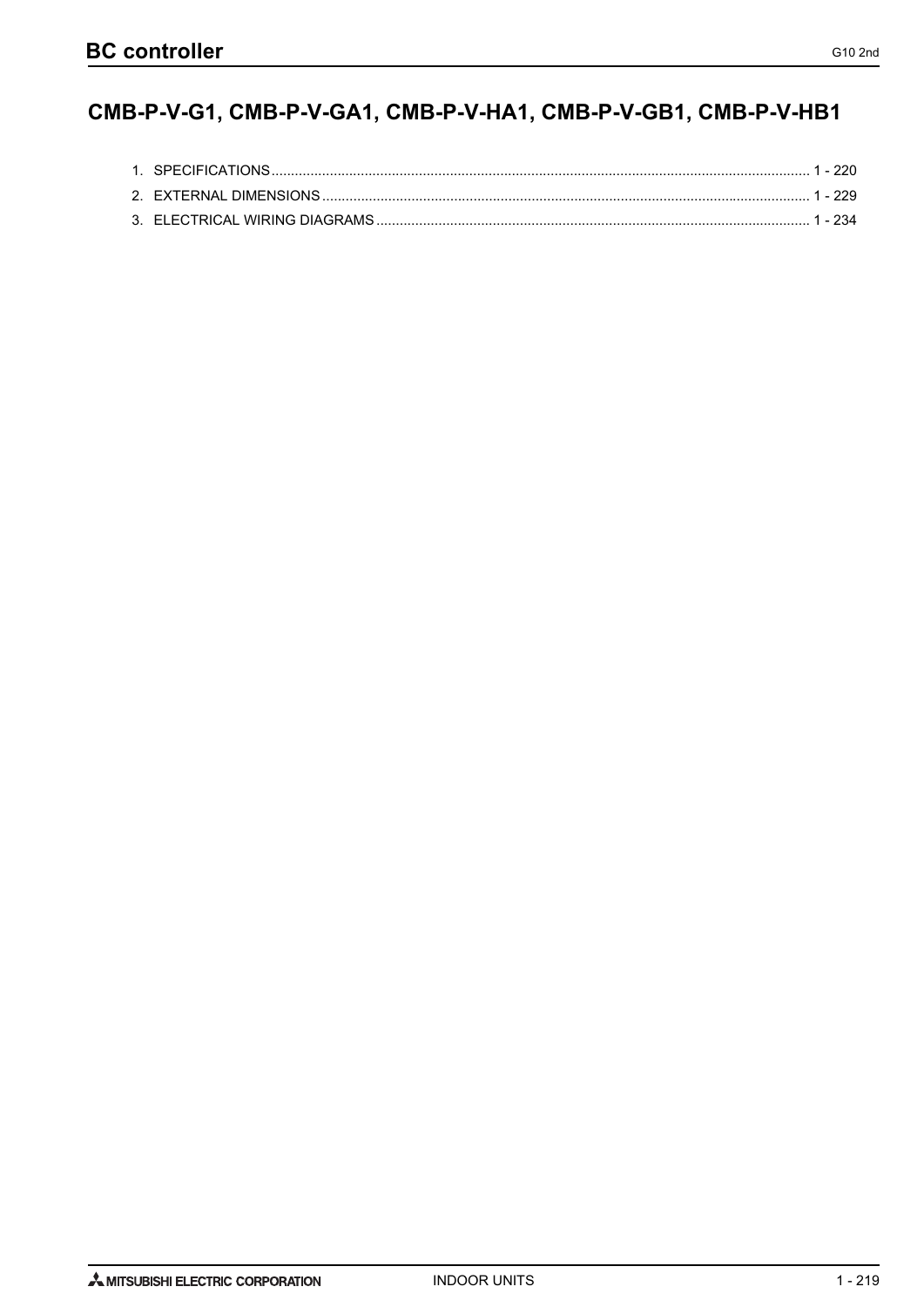| Model name                                |                                            |               |                                                                                                                                                                                                                                                     | CMB-P104V-G1                                                                                                                                                     |                                                                                                                                  |                                                                                       | CMB-P105V-G1      |  |
|-------------------------------------------|--------------------------------------------|---------------|-----------------------------------------------------------------------------------------------------------------------------------------------------------------------------------------------------------------------------------------------------|------------------------------------------------------------------------------------------------------------------------------------------------------------------|----------------------------------------------------------------------------------------------------------------------------------|---------------------------------------------------------------------------------------|-------------------|--|
| Number of branch                          |                                            |               |                                                                                                                                                                                                                                                     | 4                                                                                                                                                                |                                                                                                                                  |                                                                                       | 5                 |  |
| Power source                              |                                            |               |                                                                                                                                                                                                                                                     |                                                                                                                                                                  | 1-phase 220/230/240V                                                                                                             |                                                                                       |                   |  |
|                                           |                                            |               |                                                                                                                                                                                                                                                     | 50Hz                                                                                                                                                             | 60Hz                                                                                                                             | 50Hz                                                                                  | 60Hz              |  |
| Power input                               | Cooling                                    |               |                                                                                                                                                                                                                                                     | 0.067/0.076/0.085                                                                                                                                                | 0.054/0.061/0.067                                                                                                                | 0.082/0.093/0.104                                                                     | 0.066/0.074/0.082 |  |
| (220/230/240)                             | kW<br>Heating                              |               | 0.030/0.034/0.038                                                                                                                                                                                                                                   | 0.024/0.027/0.030                                                                                                                                                | 0.038/0.043/0.048                                                                                                                | 0.030/0.034/0.038                                                                     |                   |  |
| Current                                   | Cooling                                    |               | Α                                                                                                                                                                                                                                                   | 0.31/0.34/0.36                                                                                                                                                   | 0.25/0.27/0.28                                                                                                                   | 0.38/0.41/0.44                                                                        | 0.30/0.33/0.35    |  |
| (220/230/240)                             | Heating                                    |               |                                                                                                                                                                                                                                                     | 0.14/0.15/0.16                                                                                                                                                   | 0.11/0.12/0.13                                                                                                                   | 0.18/0.19/0.20                                                                        | 0.14/0.15/0.16    |  |
| External finish                           |                                            |               |                                                                                                                                                                                                                                                     |                                                                                                                                                                  |                                                                                                                                  | Galvanized steel plate                                                                |                   |  |
|                                           |                                            |               |                                                                                                                                                                                                                                                     |                                                                                                                                                                  |                                                                                                                                  | (Lower part drain pan painting N1.5)                                                  |                   |  |
| Connectable outdoor unit/heat source unit |                                            |               |                                                                                                                                                                                                                                                     |                                                                                                                                                                  |                                                                                                                                  | PURY-(E)P200/250/300/350YJM-A(-BS)<br>PQRY-P200/250/300YHM-A                          |                   |  |
| Indoor unit capacity                      |                                            |               |                                                                                                                                                                                                                                                     |                                                                                                                                                                  |                                                                                                                                  | Model P80 or smaller                                                                  |                   |  |
| connectable to 1 branch                   |                                            |               |                                                                                                                                                                                                                                                     |                                                                                                                                                                  |                                                                                                                                  | (Use optional joint pipe combing 2 branches when the total unit capacity exceeds 81.) |                   |  |
| External dimension H x W x D              |                                            |               | $mm$ (in.)                                                                                                                                                                                                                                          |                                                                                                                                                                  |                                                                                                                                  | 284 x 648 x 432 (11-3/16 x 25-17/32 x 17-1/32)                                        |                   |  |
| Refrigerant                               | Connectable outdoor unit                   |               |                                                                                                                                                                                                                                                     |                                                                                                                                                                  |                                                                                                                                  | To outdoor unit                                                                       |                   |  |
| piping                                    | capacity                                   |               |                                                                                                                                                                                                                                                     | High press. pipe                                                                                                                                                 |                                                                                                                                  |                                                                                       | Low press. pipe   |  |
| diameter                                  |                                            | to P200       |                                                                                                                                                                                                                                                     | 15.88 (5/8)                                                                                                                                                      |                                                                                                                                  |                                                                                       | 19.05 (3/4)       |  |
|                                           |                                            |               | mm (in.) O.D.                                                                                                                                                                                                                                       | Brazed                                                                                                                                                           |                                                                                                                                  |                                                                                       | Brazed            |  |
|                                           |                                            |               | P250/P300                                                                                                                                                                                                                                           | 19.05 (3/4)                                                                                                                                                      |                                                                                                                                  |                                                                                       | 22.2 (7/8)        |  |
|                                           |                                            |               | mm (in.) O.D.                                                                                                                                                                                                                                       | Brazed                                                                                                                                                           |                                                                                                                                  |                                                                                       | <b>Brazed</b>     |  |
|                                           |                                            | to P350       |                                                                                                                                                                                                                                                     | 19.05 (3/4)                                                                                                                                                      |                                                                                                                                  |                                                                                       |                   |  |
|                                           |                                            |               | mm (in.) O.D.                                                                                                                                                                                                                                       | Brazed                                                                                                                                                           |                                                                                                                                  | 28.58 (1-1/8)<br>Brazed                                                               |                   |  |
|                                           |                                            |               |                                                                                                                                                                                                                                                     |                                                                                                                                                                  | To indoor unit                                                                                                                   |                                                                                       |                   |  |
|                                           |                                            |               |                                                                                                                                                                                                                                                     | <b>Liquid pipe</b>                                                                                                                                               |                                                                                                                                  |                                                                                       | Gas pipe          |  |
|                                           |                                            |               |                                                                                                                                                                                                                                                     | Indoor unit Model 50 or smaller 6.35 (1/4) Brazed                                                                                                                |                                                                                                                                  | Indoor unit Model 50 or smaller 12.7 (1/2) Brazed                                     |                   |  |
|                                           |                                            | mm (in.) O.D. |                                                                                                                                                                                                                                                     | bigger than 50 9.52 (3/8) Brazed                                                                                                                                 |                                                                                                                                  | bigger than 50 15.88 (5/8) Brazed                                                     |                   |  |
|                                           |                                            |               |                                                                                                                                                                                                                                                     | (12.7 (1/2) with optional joint pipe used.)                                                                                                                      |                                                                                                                                  | (19.05 (3/4) with optional joint pipe used.)                                          |                   |  |
| Field drain pipe size                     |                                            |               | mm (in.) O.D.                                                                                                                                                                                                                                       |                                                                                                                                                                  |                                                                                                                                  | $32(1-1/4)$                                                                           |                   |  |
| Net weight                                |                                            | kg (lbs)      |                                                                                                                                                                                                                                                     | 24 (53)                                                                                                                                                          |                                                                                                                                  |                                                                                       | 27 (60)           |  |
| Accessories                               |                                            |               |                                                                                                                                                                                                                                                     | Drain Connection pipe (with flexible hose and insulation)                                                                                                        |                                                                                                                                  | Drain Connection pipe (with flexible hose and insulation)                             |                   |  |
|                                           |                                            |               |                                                                                                                                                                                                                                                     | Reducer                                                                                                                                                          |                                                                                                                                  | Reducer                                                                               |                   |  |
| Remark                                    |                                            |               |                                                                                                                                                                                                                                                     |                                                                                                                                                                  |                                                                                                                                  |                                                                                       |                   |  |
|                                           |                                            |               |                                                                                                                                                                                                                                                     |                                                                                                                                                                  |                                                                                                                                  |                                                                                       |                   |  |
| Note:                                     |                                            |               |                                                                                                                                                                                                                                                     | 1. Installation/foundation work, electrical connection work, insulation work, power source switch, and other items shall be referred to the Installation Manual. |                                                                                                                                  |                                                                                       |                   |  |
|                                           | 2. The equipment is for R410A refrigerant. |               |                                                                                                                                                                                                                                                     |                                                                                                                                                                  |                                                                                                                                  |                                                                                       |                   |  |
|                                           |                                            |               |                                                                                                                                                                                                                                                     | 3. Install this product in a location where noise (refrigerant noise) emitted by the unit will not disturb the neighbors.                                        |                                                                                                                                  |                                                                                       |                   |  |
|                                           |                                            |               | (For use in quiet environments with low background noise, position the BC CONTROLLER at least 5m away from any indoor units.)<br>4. Indoor units P100, P125, P140 can be connected to 1 branch. (In this case, cooling capacity decrease a little.) |                                                                                                                                                                  |                                                                                                                                  |                                                                                       |                   |  |
|                                           |                                            |               |                                                                                                                                                                                                                                                     |                                                                                                                                                                  | 5. Refrigerant piping diameter for connection of plural indoor units with 1 branch shall be referred to the Installation Manual. |                                                                                       |                   |  |
|                                           |                                            |               |                                                                                                                                                                                                                                                     |                                                                                                                                                                  |                                                                                                                                  |                                                                                       |                   |  |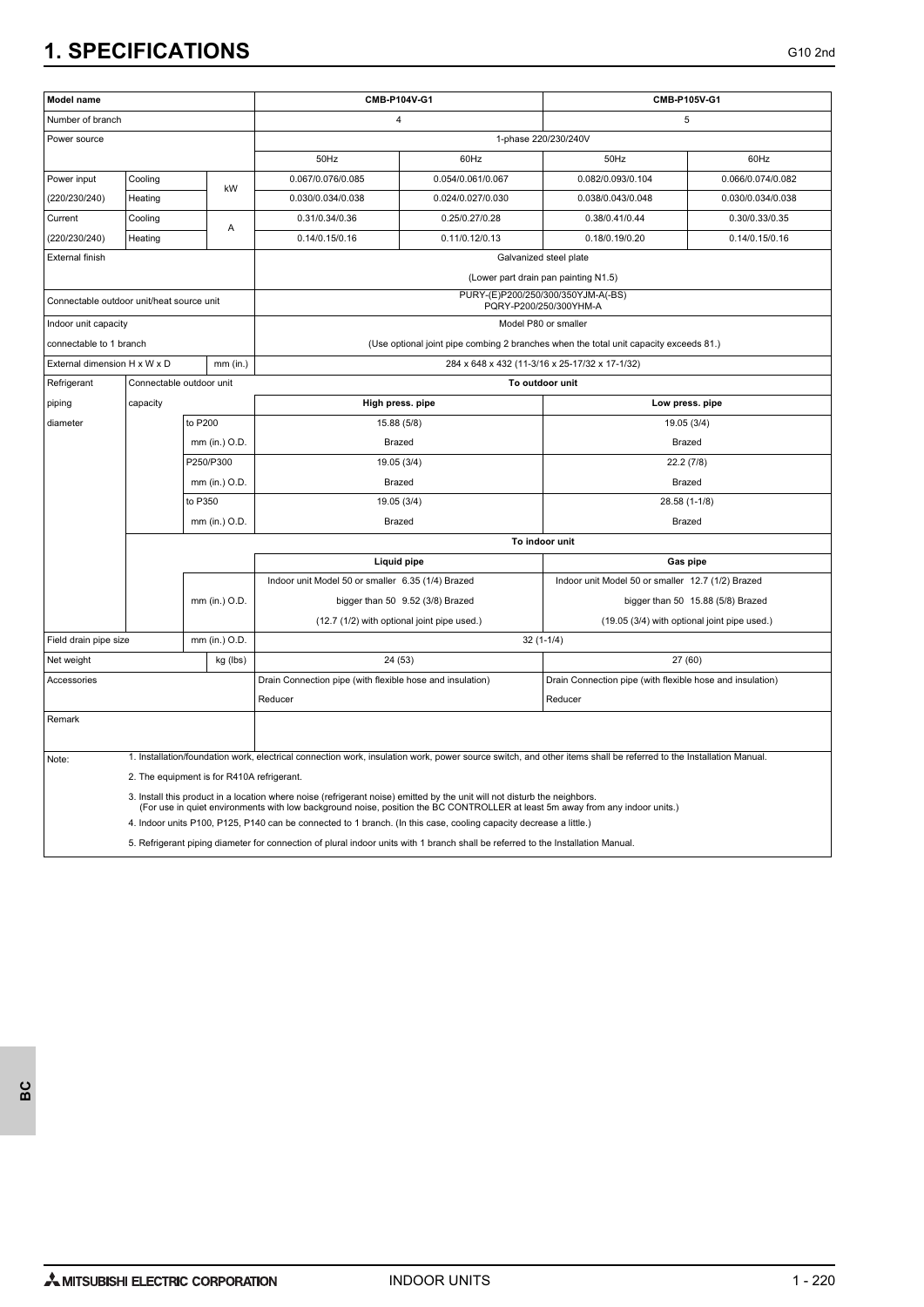| Model name                                |                                            |               |               | CMB-P106V-G1                                                                                                                                                     |                                                | CMB-P108V-G1                                                                          |                                   |  |  |
|-------------------------------------------|--------------------------------------------|---------------|---------------|------------------------------------------------------------------------------------------------------------------------------------------------------------------|------------------------------------------------|---------------------------------------------------------------------------------------|-----------------------------------|--|--|
| Number of branch                          |                                            |               |               | 6                                                                                                                                                                |                                                | 8                                                                                     |                                   |  |  |
| Power source                              |                                            |               |               |                                                                                                                                                                  |                                                | 1-phase 220/230/240V                                                                  |                                   |  |  |
|                                           |                                            |               |               | 50Hz                                                                                                                                                             | 60Hz                                           | 50Hz                                                                                  | 60Hz                              |  |  |
| Power input                               | Cooling<br>kW<br>Heating                   |               |               | 0.097/0.110/0.123                                                                                                                                                | 0.078/0.088/0.097                              | 0.127/0.144/0.161                                                                     | 0.102/0.115/0.127                 |  |  |
| (220/230/240)                             |                                            |               |               | 0.045/0.051/0.057                                                                                                                                                | 0.036/0.041/0.045                              | 0.060/0.068/0.076                                                                     | 0.048/0.054/0.060                 |  |  |
| Current                                   | Cooling                                    |               |               | 0.45/0.48/0.52                                                                                                                                                   | 0.36/0.39/0.41                                 | 0.58/0.63/0.68                                                                        | 0.47/0.50/0.53                    |  |  |
| (220/230/240)                             | Heating                                    |               | A             | 0.21/0.23/0.24                                                                                                                                                   | 0.17/0.18/0.19                                 | 0.28/0.30/0.32                                                                        | 0.22/0.24/0.25                    |  |  |
| External finish                           |                                            |               |               |                                                                                                                                                                  | Galvanized steel plate                         |                                                                                       |                                   |  |  |
|                                           |                                            |               |               |                                                                                                                                                                  |                                                | (Lower part drain pan painting N1.5)                                                  |                                   |  |  |
| Connectable outdoor unit/heat source unit |                                            |               |               |                                                                                                                                                                  |                                                | PURY-(E)P200/250/300/350YJM-A(-BS)<br>PQRY-P200/250/300YHM-A                          |                                   |  |  |
| Indoor unit capacity                      |                                            |               |               |                                                                                                                                                                  |                                                | Model P80 or smaller                                                                  |                                   |  |  |
| connectable to 1 branch                   |                                            |               |               |                                                                                                                                                                  |                                                | (Use optional joint pipe combing 2 branches when the total unit capacity exceeds 81.) |                                   |  |  |
| External dimension H x W x D              |                                            |               | $mm$ (in.)    |                                                                                                                                                                  | 284 x 648 x 432 (11-3/16 x 25-17/32 x 17-1/32) |                                                                                       |                                   |  |  |
| Refrigerant                               | Connectable outdoor unit                   |               |               |                                                                                                                                                                  |                                                | To outdoor unit                                                                       |                                   |  |  |
| piping                                    | capacity                                   |               |               | High press. pipe                                                                                                                                                 |                                                | Low press. pipe                                                                       |                                   |  |  |
| diameter                                  |                                            | to P200       |               | 15.88 (5/8)                                                                                                                                                      |                                                | 19.05 (3/4)                                                                           |                                   |  |  |
|                                           |                                            | mm (in.) O.D. |               | Brazed                                                                                                                                                           |                                                | Brazed                                                                                |                                   |  |  |
|                                           |                                            |               | P250/P300     | 19.05 (3/4)                                                                                                                                                      |                                                |                                                                                       | 22.2 (7/8)                        |  |  |
|                                           |                                            |               | mm (in.) O.D. | Brazed                                                                                                                                                           |                                                |                                                                                       | Brazed                            |  |  |
|                                           |                                            | to P350       |               | 19.05 (3/4)                                                                                                                                                      |                                                |                                                                                       | 28.58 (1-1/8)                     |  |  |
|                                           |                                            |               | mm (in.) O.D. | <b>Brazed</b><br>Brazed                                                                                                                                          |                                                |                                                                                       |                                   |  |  |
|                                           |                                            |               |               |                                                                                                                                                                  | To indoor unit                                 |                                                                                       |                                   |  |  |
|                                           |                                            |               |               | Liquid pipe                                                                                                                                                      |                                                | Gas pipe                                                                              |                                   |  |  |
|                                           |                                            |               |               | Indoor unit Model 50 or smaller 6.35 (1/4) Brazed                                                                                                                |                                                | Indoor unit Model 50 or smaller 12.7 (1/2) Brazed                                     |                                   |  |  |
|                                           |                                            |               | mm (in.) O.D. |                                                                                                                                                                  | bigger than 50 9.52 (3/8) Brazed               |                                                                                       | bigger than 50 15.88 (5/8) Brazed |  |  |
|                                           |                                            |               |               | (12.7 (1/2) with optional joint pipe used.)<br>(19.05 (3/4) with optional joint pipe used.)                                                                      |                                                |                                                                                       |                                   |  |  |
| Field drain pipe size                     |                                            |               | mm (in.) O.D. |                                                                                                                                                                  |                                                | $32(1-1/4)$                                                                           |                                   |  |  |
| Net weight                                |                                            |               | kg (lbs)      | 28 (62)                                                                                                                                                          |                                                | 33 (73)                                                                               |                                   |  |  |
| Accessories                               |                                            |               |               | Drain Connection pipe (with flexible hose and insulation)                                                                                                        |                                                | Drain Connection pipe (with flexible hose and insulation)                             |                                   |  |  |
|                                           |                                            |               |               | Reducer                                                                                                                                                          |                                                | Reducer                                                                               |                                   |  |  |
| Remark                                    |                                            |               |               |                                                                                                                                                                  |                                                |                                                                                       |                                   |  |  |
| Note:                                     |                                            |               |               | 1. Installation/foundation work, electrical connection work, insulation work, power source switch, and other items shall be referred to the Installation Manual. |                                                |                                                                                       |                                   |  |  |
|                                           | 2. The equipment is for R410A refrigerant. |               |               |                                                                                                                                                                  |                                                |                                                                                       |                                   |  |  |
|                                           |                                            |               |               | 3. Install this product in a location where noise (refrigerant noise) emitted by the unit will not disturb the neighbors.                                        |                                                |                                                                                       |                                   |  |  |
|                                           |                                            |               |               | (For use in quiet environments with low background noise, position the BC CONTROLLER at least 5m away from any indoor units.)                                    |                                                |                                                                                       |                                   |  |  |
|                                           |                                            |               |               | 4. Indoor units P100, P125, P140 can be connected to 1 branch. (In this case, cooling capacity decrease a little.)                                               |                                                |                                                                                       |                                   |  |  |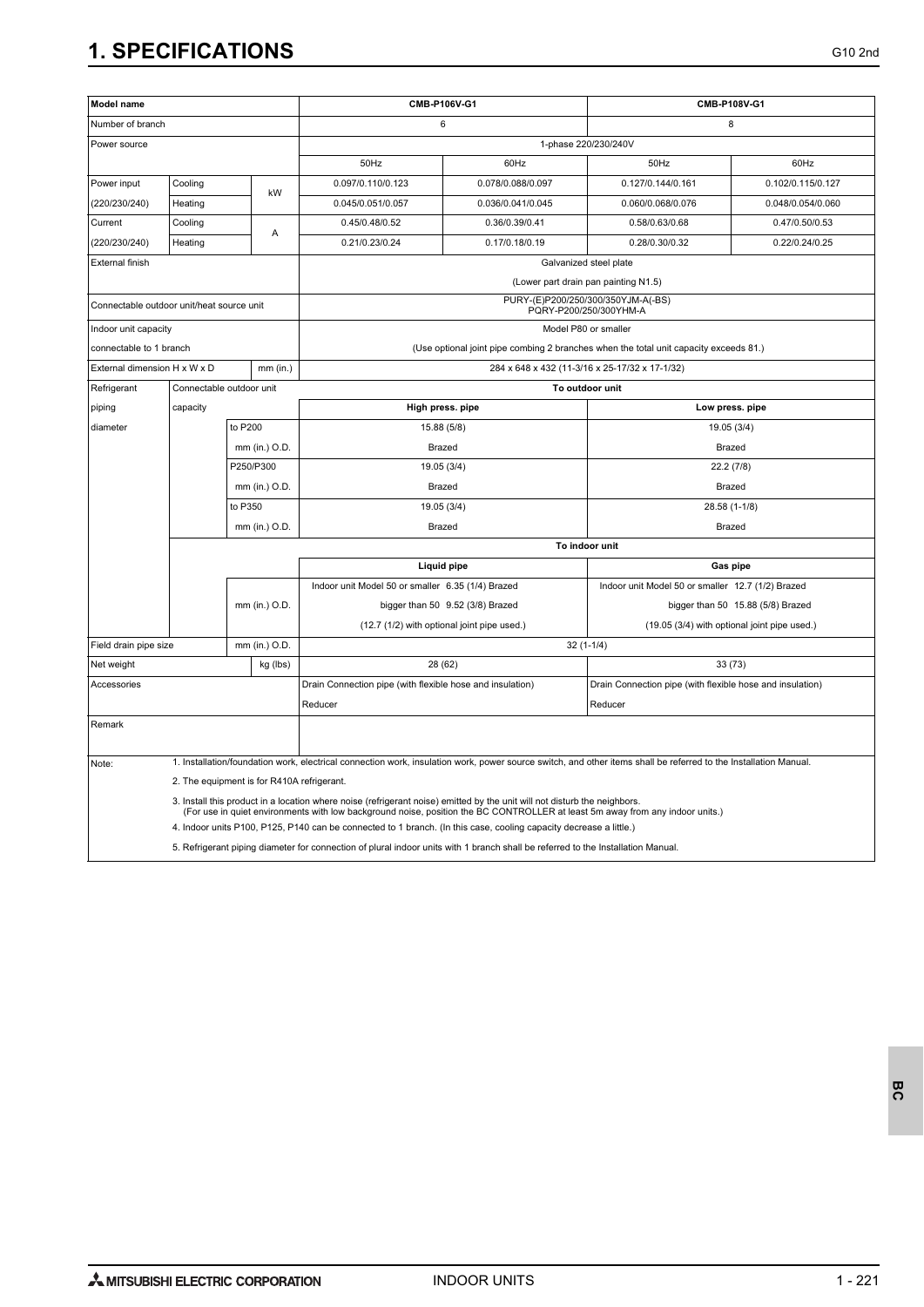| Model name                                |                                            |               |               | CMB-P1010V-G1                                                                                                                                                                                                                                       |                        | CMB-P1013V-G1                                                                                                                                                    |                   |  |
|-------------------------------------------|--------------------------------------------|---------------|---------------|-----------------------------------------------------------------------------------------------------------------------------------------------------------------------------------------------------------------------------------------------------|------------------------|------------------------------------------------------------------------------------------------------------------------------------------------------------------|-------------------|--|
| Number of branch                          |                                            |               |               | 10                                                                                                                                                                                                                                                  |                        | 13                                                                                                                                                               |                   |  |
| Power source                              |                                            |               |               |                                                                                                                                                                                                                                                     |                        | 1-phase 220/230/240V                                                                                                                                             |                   |  |
|                                           |                                            |               |               | 50Hz                                                                                                                                                                                                                                                | 60Hz                   | 50Hz                                                                                                                                                             | 60Hz              |  |
| Power input                               | Cooling                                    |               |               | 0.156/0.177/0.198                                                                                                                                                                                                                                   | 0.126/0.141/0.156      | 0.201/0.228/0.255                                                                                                                                                | 0.162/0.182/0.201 |  |
| (220/230/240)                             | Heating                                    |               | kW            | 0.075/0.085/0.095                                                                                                                                                                                                                                   | 0.060/0.068/0.075      | 0.097/0.110/0.123                                                                                                                                                | 0.078/0.088/0.097 |  |
| Current                                   | Cooling<br>A                               |               |               | 0.71/0.77/0.83                                                                                                                                                                                                                                      | 0.58/0.62/0.65         | 0.92/1.00/1.07                                                                                                                                                   | 0.74/0.80/0.84    |  |
| (220/230/240)                             | Heating                                    |               |               | 0.35/0.37/0.40                                                                                                                                                                                                                                      | 0.28/0.30/0.32         | 0.45/0.48/0.52                                                                                                                                                   | 0.36/0.39/0.41    |  |
| <b>External finish</b>                    |                                            |               |               |                                                                                                                                                                                                                                                     | Galvanized steel plate |                                                                                                                                                                  |                   |  |
|                                           |                                            |               |               |                                                                                                                                                                                                                                                     |                        | (Lower part drain pan painting N1.5)                                                                                                                             |                   |  |
| Connectable outdoor unit/heat source unit |                                            |               |               |                                                                                                                                                                                                                                                     |                        | PURY-(E)P200/250/300/350YJM-A(-BS)<br>PQRY-P200/250/300YHM-A                                                                                                     |                   |  |
| Indoor unit capacity                      |                                            |               |               |                                                                                                                                                                                                                                                     |                        | Model P80 or smaller                                                                                                                                             |                   |  |
| connectable to 1 branch                   |                                            |               |               |                                                                                                                                                                                                                                                     |                        | (Use optional joint pipe combing 2 branches when the total unit capacity exceeds 81.)                                                                            |                   |  |
| External dimension H x W x D              |                                            |               | $mm$ (in.)    | 284 x 648 x 432 (11-3/16 x 25-17/32 x 17-1/32)                                                                                                                                                                                                      |                        | 284 x 1,098 x 432 (11-3/16 x 43-1/4 x 17-1/32)                                                                                                                   |                   |  |
| Refrigerant                               | Connectable outdoor unit                   |               |               |                                                                                                                                                                                                                                                     |                        | To outdoor unit                                                                                                                                                  |                   |  |
| piping                                    | capacity                                   |               |               | High press. pipe                                                                                                                                                                                                                                    |                        | Low press. pipe                                                                                                                                                  |                   |  |
| diameter                                  |                                            | to P200       |               | 15.88 (5/8)                                                                                                                                                                                                                                         |                        | 19.05 (3/4)                                                                                                                                                      |                   |  |
|                                           |                                            | mm (in.) O.D. |               | <b>Brazed</b>                                                                                                                                                                                                                                       |                        | <b>Brazed</b>                                                                                                                                                    |                   |  |
|                                           |                                            | P250/P300     |               | 19.05 (3/4)                                                                                                                                                                                                                                         |                        | 22.2 (7/8)                                                                                                                                                       |                   |  |
|                                           |                                            | mm (in.) O.D. |               | <b>Brazed</b>                                                                                                                                                                                                                                       |                        | <b>Brazed</b>                                                                                                                                                    |                   |  |
|                                           |                                            | to P350       |               | 19.05 (3/4)                                                                                                                                                                                                                                         |                        | 28.58 (1-1/8)                                                                                                                                                    |                   |  |
|                                           |                                            | mm (in.) O.D  |               | <b>Brazed</b><br><b>Brazed</b>                                                                                                                                                                                                                      |                        |                                                                                                                                                                  |                   |  |
|                                           |                                            |               |               | To indoor unit                                                                                                                                                                                                                                      |                        |                                                                                                                                                                  |                   |  |
|                                           |                                            |               |               | <b>Liquid pipe</b>                                                                                                                                                                                                                                  |                        | Gas pipe                                                                                                                                                         |                   |  |
|                                           |                                            |               |               | Indoor unit Model 50 or smaller 6.35 (1/4) Brazed<br>Indoor unit Model 50 or smaller 12.7 (1/2) Brazed                                                                                                                                              |                        |                                                                                                                                                                  |                   |  |
|                                           |                                            |               | mm (in.) O.D. | bigger than 50 9.52 (3/8) Brazed                                                                                                                                                                                                                    |                        | bigger than 50 15.88 (5/8) Brazed                                                                                                                                |                   |  |
|                                           |                                            |               |               | (12.7 (1/2) with optional joint pipe used.)<br>(19.05 (3/4) with optional joint pipe used.)                                                                                                                                                         |                        |                                                                                                                                                                  |                   |  |
| Field drain pipe size                     |                                            | mm (in.) O.D. |               |                                                                                                                                                                                                                                                     |                        | $32(1-1/4)$                                                                                                                                                      |                   |  |
| Net weight                                |                                            |               | kg (lbs)      | 38 (84)                                                                                                                                                                                                                                             |                        | 45 (100)                                                                                                                                                         |                   |  |
| Accessories                               |                                            |               |               | Drain Connection pipe (with flexible hose and insulation)                                                                                                                                                                                           |                        | Drain Connection pipe (with flexible hose and insulation)                                                                                                        |                   |  |
|                                           |                                            |               |               | Reducer                                                                                                                                                                                                                                             |                        | Reducer                                                                                                                                                          |                   |  |
| Remark                                    |                                            |               |               |                                                                                                                                                                                                                                                     |                        |                                                                                                                                                                  |                   |  |
| Note:                                     |                                            |               |               |                                                                                                                                                                                                                                                     |                        | 1. Installation/foundation work, electrical connection work, insulation work, power source switch, and other items shall be referred to the Installation Manual. |                   |  |
|                                           | 2. The equipment is for R410A refrigerant. |               |               |                                                                                                                                                                                                                                                     |                        |                                                                                                                                                                  |                   |  |
|                                           |                                            |               |               | 3. Install this product in a location where noise (refrigerant noise) emitted by the unit will not disturb the neighbors.                                                                                                                           |                        |                                                                                                                                                                  |                   |  |
|                                           |                                            |               |               | (For use in quiet environments with low background noise, position the BC CONTROLLER at least 5m away from any indoor units.)<br>4. Indoor units P100, P125, P140 can be connected to 1 branch. (In this case, cooling capacity decrease a little.) |                        |                                                                                                                                                                  |                   |  |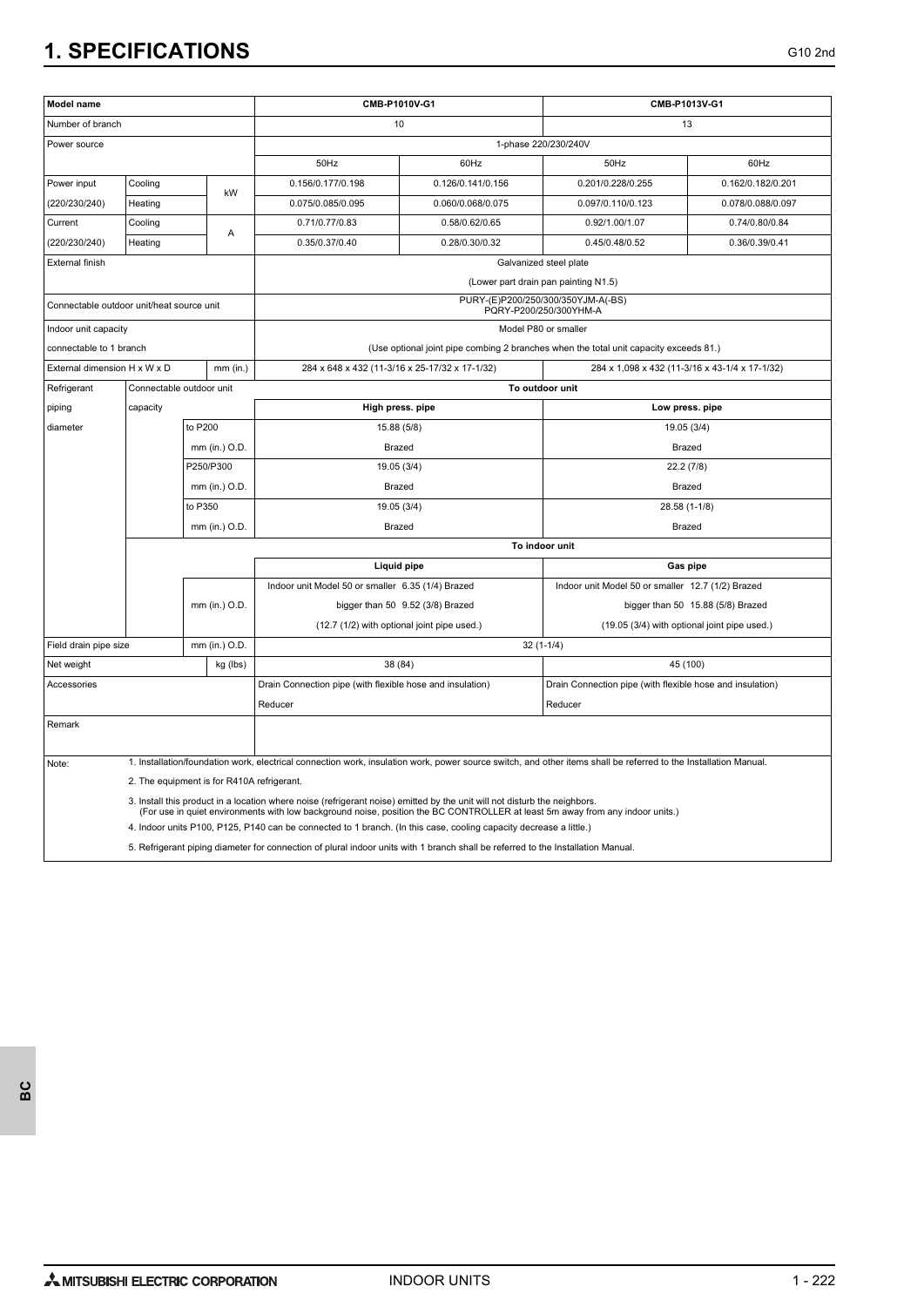| Model name                                |                                            |               |                   | CMB-P1016V-G1                                                                                                                                                    |                                                                                       |  |  |
|-------------------------------------------|--------------------------------------------|---------------|-------------------|------------------------------------------------------------------------------------------------------------------------------------------------------------------|---------------------------------------------------------------------------------------|--|--|
| Number of branch                          |                                            |               |                   | 16                                                                                                                                                               |                                                                                       |  |  |
| Power source                              |                                            |               |                   | 1-phase 220/230/240V                                                                                                                                             |                                                                                       |  |  |
|                                           |                                            |               |                   | 50Hz                                                                                                                                                             | 60Hz                                                                                  |  |  |
| Power input<br>Cooling                    |                                            |               | 0.246/0.279/0.312 | 0.198/0.222/0.246                                                                                                                                                |                                                                                       |  |  |
| (220/230/240)                             | Heating                                    | kW            |                   | 0.119/0.135/0.151                                                                                                                                                | 0.096/0.108/0.119                                                                     |  |  |
| Current                                   | Cooling                                    |               |                   | 1.12/1.22/1.30                                                                                                                                                   | 0.90/0.97/1.03                                                                        |  |  |
| (220/230/240)                             | Heating                                    |               | Α                 | 0.55/0.59/0.63                                                                                                                                                   | 0.44/0.47/0.50                                                                        |  |  |
| <b>External finish</b>                    |                                            |               |                   | Galvanized steel plate                                                                                                                                           |                                                                                       |  |  |
|                                           |                                            |               |                   | (Lower part drain pan painting N1.5)                                                                                                                             |                                                                                       |  |  |
| Connectable outdoor unit/heat source unit |                                            |               |                   | PURY-(E)P200/250/300/350YJM-A(-BS)<br>PQRY-P200/250/300YHM-A                                                                                                     |                                                                                       |  |  |
| Indoor unit capacity                      |                                            |               |                   |                                                                                                                                                                  | Model P80 or smaller                                                                  |  |  |
| connectable to 1 branch                   |                                            |               |                   |                                                                                                                                                                  | (Use optional joint pipe combing 2 branches when the total unit capacity exceeds 81.) |  |  |
| External dimension H x W x D              |                                            |               | $mm$ (in.)        | 284 x 1,098 x 432 (11-3/16 x 43-1/4 x 17-1/32)                                                                                                                   |                                                                                       |  |  |
| Refrigerant                               | Connectable outdoor unit                   |               |                   | To outdoor unit                                                                                                                                                  |                                                                                       |  |  |
| piping                                    | capacity                                   |               |                   | High press. pipe                                                                                                                                                 | Low press. pipe                                                                       |  |  |
| diameter                                  |                                            | to P200       |                   | 15.88 (5/8)                                                                                                                                                      | 19.05 (3/4)                                                                           |  |  |
|                                           |                                            |               | mm (in.) O.D.     | <b>Brazed</b>                                                                                                                                                    | <b>Brazed</b>                                                                         |  |  |
|                                           |                                            | P250/P300     |                   | 19.05 (3/4)                                                                                                                                                      | 22.2(7/8)                                                                             |  |  |
|                                           |                                            |               | mm (in.) O.D.     | Brazed                                                                                                                                                           | <b>Brazed</b>                                                                         |  |  |
|                                           |                                            | to P350       |                   | 19.05 (3/4)                                                                                                                                                      | 28.58 (1-1/8)                                                                         |  |  |
|                                           |                                            | mm (in.) O.D. |                   | Brazed                                                                                                                                                           | <b>Brazed</b>                                                                         |  |  |
|                                           |                                            |               |                   | To indoor unit                                                                                                                                                   |                                                                                       |  |  |
|                                           |                                            |               |                   | Liquid pipe                                                                                                                                                      | Gas pipe                                                                              |  |  |
|                                           |                                            |               |                   | Indoor unit Model 50 or smaller 6.35 (1/4) Brazed                                                                                                                | Indoor unit Model 50 or smaller 12.7 (1/2) Brazed                                     |  |  |
|                                           |                                            |               | mm (in.) O.D.     | bigger than 50 9.52 (3/8) Brazed                                                                                                                                 | bigger than 50 15.88 (5/8) Brazed                                                     |  |  |
|                                           |                                            |               |                   | (12.7 (1/2) with optional joint pipe used.)                                                                                                                      | (19.05 (3/4) with optional joint pipe used.)                                          |  |  |
| Field drain pipe size                     |                                            |               | mm (in.) O.D.     | $32(1-1/4)$                                                                                                                                                      |                                                                                       |  |  |
| Net weight                                |                                            |               | kg (lbs)          | 52 (115)                                                                                                                                                         |                                                                                       |  |  |
| Accessories                               |                                            |               |                   | Drain Connection pipe (with flexible hose and insulation)                                                                                                        |                                                                                       |  |  |
|                                           |                                            |               |                   | Reducer                                                                                                                                                          |                                                                                       |  |  |
| Remark                                    |                                            |               |                   |                                                                                                                                                                  |                                                                                       |  |  |
| Note:                                     |                                            |               |                   | 1. Installation/foundation work, electrical connection work, insulation work, power source switch, and other items shall be referred to the Installation Manual. |                                                                                       |  |  |
|                                           | 2. The equipment is for R410A refrigerant. |               |                   |                                                                                                                                                                  |                                                                                       |  |  |
|                                           |                                            |               |                   | 3. Install this product in a location where noise (refrigerant noise) emitted by the unit will not disturb the neighbors.                                        |                                                                                       |  |  |
|                                           |                                            |               |                   | (For use in quiet environments with low background noise, position the BC CONTROLLER at least 5m away from any indoor units.)                                    |                                                                                       |  |  |
|                                           |                                            |               |                   | 4. Indoor units P100, P125, P140 can be connected to 1 branch. (In this case, cooling capacity decrease a little.)                                               |                                                                                       |  |  |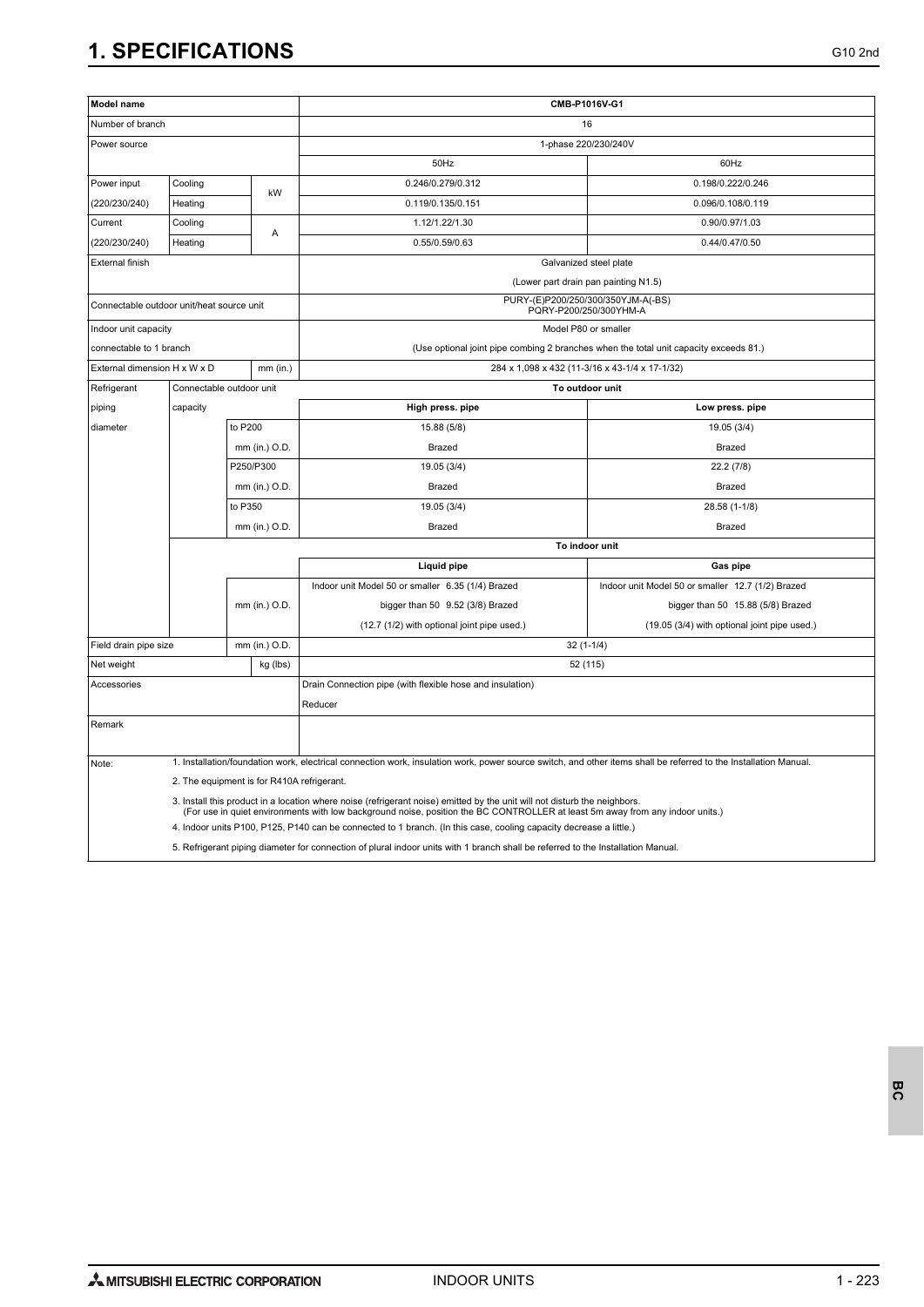| Model name                                |                            |                                            |                                                                                                                                                                                                                                                            | CMB-P108V-GA1                                                                                                                   | CMB-P1010V-GA1                                                                        |                                   |  |  |
|-------------------------------------------|----------------------------|--------------------------------------------|------------------------------------------------------------------------------------------------------------------------------------------------------------------------------------------------------------------------------------------------------------|---------------------------------------------------------------------------------------------------------------------------------|---------------------------------------------------------------------------------------|-----------------------------------|--|--|
| Number of branch                          |                            |                                            |                                                                                                                                                                                                                                                            | 8                                                                                                                               |                                                                                       | 10                                |  |  |
| Power source                              |                            |                                            |                                                                                                                                                                                                                                                            |                                                                                                                                 | 1-phase 220/230/240V                                                                  |                                   |  |  |
|                                           |                            | 50Hz                                       | 60Hz                                                                                                                                                                                                                                                       | 50Hz                                                                                                                            | 60Hz                                                                                  |                                   |  |  |
| Power input                               | Cooling                    |                                            | 0.127/0.144/0.161                                                                                                                                                                                                                                          | 0.102/0.115/0.127                                                                                                               | 0.156/0.177/0.198                                                                     | 0.126/0.141/0.156                 |  |  |
| (220/230/240)                             | Heating                    | kW                                         | 0.060/0.068/0.076                                                                                                                                                                                                                                          | 0.048/0.054/0.060                                                                                                               | 0.075/0.085/0.095                                                                     | 0.060/0.068/0.075                 |  |  |
| Current                                   | Cooling                    |                                            | 0.58/0.63/0.68                                                                                                                                                                                                                                             | 0.47/0.50/0.53                                                                                                                  | 0.71/0.77/0.83                                                                        | 0.58/0.62/0.65                    |  |  |
| (220/230/240)                             | Heating                    | Α                                          | 0.28/0.30/0.32                                                                                                                                                                                                                                             | 0.22/0.24/0.25                                                                                                                  | 0.35/0.37/0.40                                                                        | 0.28/0.30/0.32                    |  |  |
| External finish                           |                            |                                            |                                                                                                                                                                                                                                                            |                                                                                                                                 | Galvanized steel plate                                                                |                                   |  |  |
|                                           |                            |                                            |                                                                                                                                                                                                                                                            |                                                                                                                                 | (Lower part drain pan painting N1.5)                                                  |                                   |  |  |
| Connectable outdoor unit/heat source unit |                            |                                            |                                                                                                                                                                                                                                                            | PURY-(E)P200/250/300/350/400/450/500/550/600/650Y(S)JM-A(1)(-BS)<br>PQRY-P200/250/300/400/450/500/550/600Y(S)HM-A               |                                                                                       |                                   |  |  |
| Indoor unit capacity                      |                            |                                            |                                                                                                                                                                                                                                                            |                                                                                                                                 | Model P80 or smaller                                                                  |                                   |  |  |
| connectable to 1 branch                   |                            |                                            |                                                                                                                                                                                                                                                            |                                                                                                                                 | (Use optional joint pipe combing 2 branches when the total unit capacity exceeds 81.) |                                   |  |  |
| External dimension H x W x D              |                            | $mm$ (in.)                                 |                                                                                                                                                                                                                                                            |                                                                                                                                 | 289 x 1,110 x 520 (11-13/32 x 43-23/32 x 20-1/2)                                      |                                   |  |  |
| Refrigerant                               | Connectable outdoor unit   |                                            |                                                                                                                                                                                                                                                            |                                                                                                                                 | To outdoor unit                                                                       |                                   |  |  |
| piping                                    | capacity                   |                                            |                                                                                                                                                                                                                                                            | High press. pipe                                                                                                                | Low press. pipe                                                                       |                                   |  |  |
| diameter                                  |                            | to P200                                    |                                                                                                                                                                                                                                                            | 15.88 (5/8)                                                                                                                     | 19.05 (3/4)                                                                           |                                   |  |  |
|                                           |                            | mm (in.) O.D.                              |                                                                                                                                                                                                                                                            | Brazed                                                                                                                          | Brazed                                                                                |                                   |  |  |
|                                           |                            | P250/P300                                  |                                                                                                                                                                                                                                                            | 19.05 (3/4)                                                                                                                     | 22.2 (7/8)                                                                            |                                   |  |  |
|                                           |                            | mm (in.) O.D.                              |                                                                                                                                                                                                                                                            | Brazed                                                                                                                          | Brazed                                                                                |                                   |  |  |
|                                           |                            | to P350                                    |                                                                                                                                                                                                                                                            | 19.05 (3/4)                                                                                                                     |                                                                                       | 28.58 (1-1/8)                     |  |  |
|                                           |                            | mm (in.) O.D.                              | Brazed                                                                                                                                                                                                                                                     |                                                                                                                                 | Brazed                                                                                |                                   |  |  |
|                                           |                            | P400 to P500                               | 22.2 (7/8)                                                                                                                                                                                                                                                 |                                                                                                                                 | 28.58 (1-1/8)                                                                         |                                   |  |  |
|                                           |                            | mm (in.) O.D.                              | Brazed                                                                                                                                                                                                                                                     |                                                                                                                                 | Brazed                                                                                |                                   |  |  |
|                                           |                            | P550 to P650                               |                                                                                                                                                                                                                                                            | 28.58 (1-1/8)                                                                                                                   |                                                                                       | 28.58 (1-1/8)                     |  |  |
|                                           | mm (in.) O.D.              |                                            |                                                                                                                                                                                                                                                            | Brazed                                                                                                                          | Brazed                                                                                |                                   |  |  |
|                                           |                            |                                            |                                                                                                                                                                                                                                                            | To indoor unit<br>Gas pipe                                                                                                      |                                                                                       |                                   |  |  |
|                                           |                            |                                            |                                                                                                                                                                                                                                                            | <b>Liquid pipe</b><br>Indoor unit Model 50 or smaller 6.35 (1/4) Brazed                                                         |                                                                                       |                                   |  |  |
|                                           |                            |                                            |                                                                                                                                                                                                                                                            |                                                                                                                                 | Indoor unit Model 50 or smaller 12.7 (1/2) Brazed                                     |                                   |  |  |
|                                           |                            | mm (in.) O.D.                              |                                                                                                                                                                                                                                                            | bigger than 50 9.52 (3/8) Brazed<br>(12.7 (1/2) with optional joint pipe used.)<br>(19.05 (3/4) with optional joint pipe used.) |                                                                                       | bigger than 50 15.88 (5/8) Brazed |  |  |
|                                           | Total indoor unit capacity |                                            |                                                                                                                                                                                                                                                            | To other BC controller                                                                                                          |                                                                                       |                                   |  |  |
|                                           | connected to this Sub BC   |                                            | High press. pipe<br>Low press. pipe                                                                                                                                                                                                                        |                                                                                                                                 |                                                                                       |                                   |  |  |
|                                           | controller                 |                                            | <b>Liquid pipe</b>                                                                                                                                                                                                                                         |                                                                                                                                 |                                                                                       |                                   |  |  |
|                                           |                            | to P200                                    | 19.05 (3/4) Brazed<br>15.88 (5/8) Brazed                                                                                                                                                                                                                   |                                                                                                                                 |                                                                                       |                                   |  |  |
|                                           |                            | mm (in.) O.D.                              |                                                                                                                                                                                                                                                            |                                                                                                                                 | 9.52 (3/8) Brazed                                                                     |                                   |  |  |
|                                           |                            | P201 to P300                               |                                                                                                                                                                                                                                                            | 19.05 (3/4) Brazed<br>22.2 (7/8) Brazed                                                                                         |                                                                                       |                                   |  |  |
|                                           |                            | mm (in.) O.D.                              |                                                                                                                                                                                                                                                            |                                                                                                                                 | 9.52 (3/8) Brazed                                                                     |                                   |  |  |
|                                           |                            | P301 to P350                               |                                                                                                                                                                                                                                                            | 19.05 (3/4) Brazed                                                                                                              | 28.58 (1-1/8) Brazed                                                                  |                                   |  |  |
|                                           |                            | mm (in.) O.D.                              |                                                                                                                                                                                                                                                            |                                                                                                                                 | 12.7 (1/2) Brazed                                                                     |                                   |  |  |
| Field drain pipe size                     |                            | mm (in.) O.D.                              |                                                                                                                                                                                                                                                            |                                                                                                                                 | $32(1-1/4)$                                                                           |                                   |  |  |
| Net weight                                |                            | kg (lbs)                                   |                                                                                                                                                                                                                                                            | 43 (95)                                                                                                                         |                                                                                       | 48 (106)                          |  |  |
| Accessories                               |                            |                                            | Drain Connection pipe (with flexible hose and insulation)                                                                                                                                                                                                  |                                                                                                                                 | Drain Connection pipe (with flexible hose and insulation)                             |                                   |  |  |
|                                           |                            |                                            | Reducer                                                                                                                                                                                                                                                    |                                                                                                                                 | Reducer                                                                               |                                   |  |  |
| Remark                                    |                            |                                            |                                                                                                                                                                                                                                                            |                                                                                                                                 |                                                                                       |                                   |  |  |
|                                           |                            |                                            |                                                                                                                                                                                                                                                            |                                                                                                                                 |                                                                                       |                                   |  |  |
| Note:                                     |                            |                                            | 1. Installation/foundation work, electrical connection work, insulation work, power source switch, and other items shall be referred to the Installation Manual.                                                                                           |                                                                                                                                 |                                                                                       |                                   |  |  |
|                                           |                            | 2. The equipment is for R410A refrigerant. |                                                                                                                                                                                                                                                            |                                                                                                                                 |                                                                                       |                                   |  |  |
|                                           |                            |                                            | 3. Install this product in a location where noise (refrigerant noise) emitted by the unit will not disturb the neighbors.<br>(For use in quiet environments with low background noise, position the BC CONTROLLER at least 5m away from any indoor units.) |                                                                                                                                 |                                                                                       |                                   |  |  |
|                                           |                            |                                            | 4. Indoor units P100, P125, P140 can be connected to 1 branch. (In this case, cooling capacity decrease a little.)                                                                                                                                         |                                                                                                                                 |                                                                                       |                                   |  |  |
|                                           |                            |                                            | 5. Refrigerant piping diameter for connection of plural indoor units with 1 branch shall be referred to the Installation Manual.                                                                                                                           |                                                                                                                                 |                                                                                       |                                   |  |  |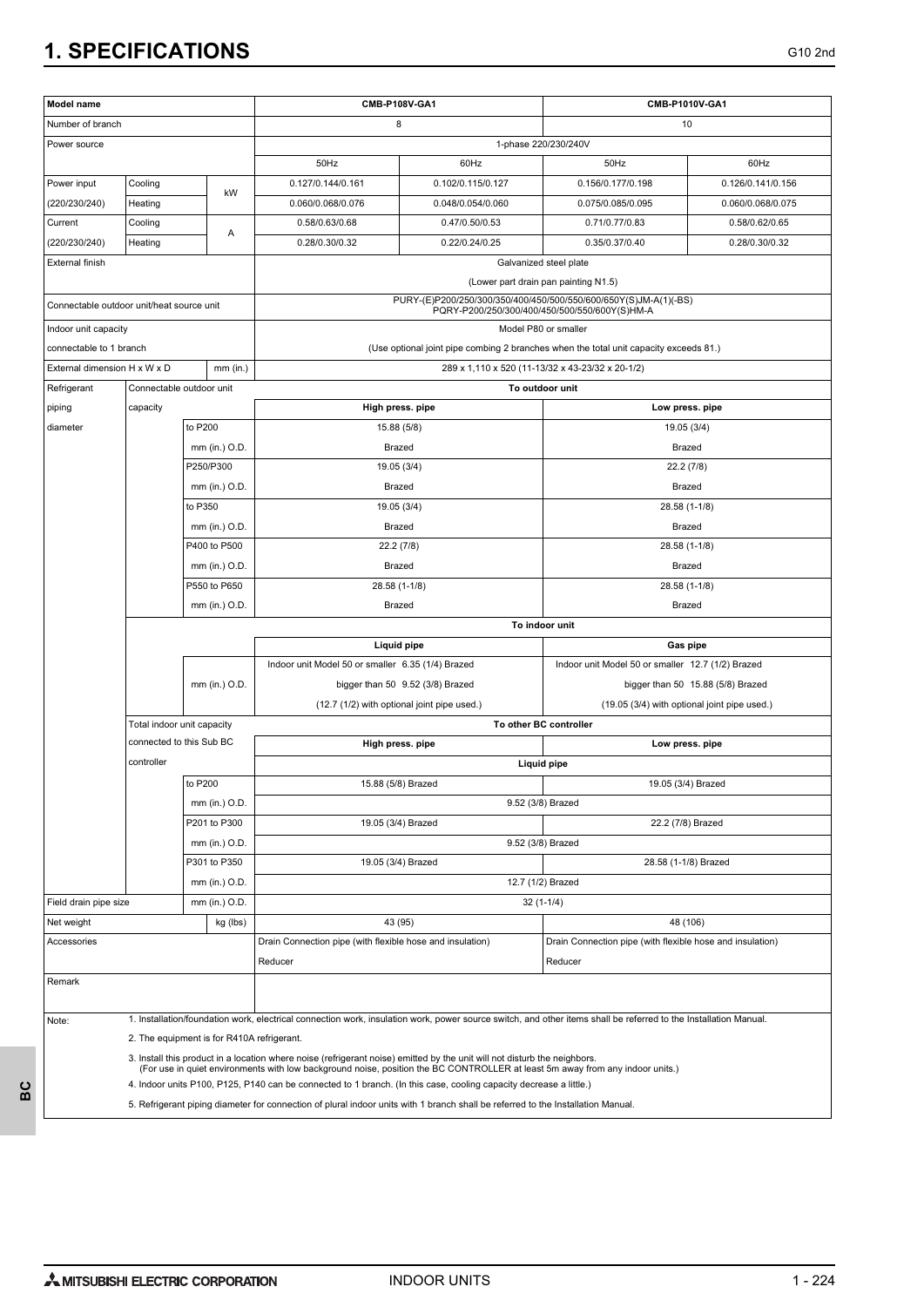| Model name                                |                                        |                                            |                                                                                                                                                                                                                                                     | CMB-P1013V-GA1                   | CMB-P1016V-GA1                                                                                                    |                                   |  |  |
|-------------------------------------------|----------------------------------------|--------------------------------------------|-----------------------------------------------------------------------------------------------------------------------------------------------------------------------------------------------------------------------------------------------------|----------------------------------|-------------------------------------------------------------------------------------------------------------------|-----------------------------------|--|--|
| Number of branch                          |                                        |                                            |                                                                                                                                                                                                                                                     | 13                               | 16                                                                                                                |                                   |  |  |
| Power source                              |                                        |                                            |                                                                                                                                                                                                                                                     |                                  | 1-phase 220/230/240V                                                                                              |                                   |  |  |
|                                           |                                        | 50Hz                                       | 60Hz-                                                                                                                                                                                                                                               | 50Hz                             | 60Hz-                                                                                                             |                                   |  |  |
| Power input                               | Cooling                                |                                            | 0.201/0.228/0.255                                                                                                                                                                                                                                   | 0.162/0.182/0.201                | 0.246/0.279/0.312                                                                                                 | 0.198/0.222/0.246                 |  |  |
| (220/230/240)                             | Heating                                | kW                                         | 0.097/0.110/0.123                                                                                                                                                                                                                                   | 0.078/0.088/0.097                | 0.119/0.135/0.151                                                                                                 | 0.096/0.108/0.119                 |  |  |
| Current                                   | Cooling                                |                                            | 0.92/1.00/1.07                                                                                                                                                                                                                                      | 0.74/0.80/0.84                   | 1.12/1.22/1.30                                                                                                    | 0.90/0.97/1.03                    |  |  |
| (220/230/240)                             | Heating                                | Α                                          | 0.45/0.48/0.52                                                                                                                                                                                                                                      | 0.36/0.39/0.41                   | 0.55/0.59/0.63                                                                                                    | 0.44/0.47/0.50                    |  |  |
| <b>External finish</b>                    |                                        |                                            |                                                                                                                                                                                                                                                     |                                  | Galvanized steel plate                                                                                            |                                   |  |  |
|                                           |                                        |                                            |                                                                                                                                                                                                                                                     |                                  | (Lower part drain pan painting N1.5)                                                                              |                                   |  |  |
| Connectable outdoor unit/heat source unit |                                        |                                            |                                                                                                                                                                                                                                                     |                                  | PURY-(E)P200/250/300/350/400/450/500/550/600/650Y(S)JM-A(1)(-BS)<br>PQRY-P200/250/300/400/450/500/550/600Y(S)HM-A |                                   |  |  |
| Indoor unit capacity                      |                                        |                                            |                                                                                                                                                                                                                                                     |                                  | Model P80 or smaller                                                                                              |                                   |  |  |
| connectable to 1 branch                   |                                        |                                            |                                                                                                                                                                                                                                                     |                                  | (Use optional joint pipe combing 2 branches when the total unit capacity exceeds 81.)                             |                                   |  |  |
| External dimension H x W x D              |                                        | $mm$ (in.)                                 |                                                                                                                                                                                                                                                     |                                  | 289 x 1,110 x 520 (11-13/32 x 43-23/32 x 20-1/2)                                                                  |                                   |  |  |
| Refrigerant                               | Connectable outdoor unit               |                                            |                                                                                                                                                                                                                                                     |                                  | To outdoor unit                                                                                                   |                                   |  |  |
| piping                                    | capacity                               |                                            |                                                                                                                                                                                                                                                     | High press. pipe                 |                                                                                                                   | Low press. pipe                   |  |  |
| diameter                                  |                                        | to P200                                    |                                                                                                                                                                                                                                                     | 15.88 (5/8)                      |                                                                                                                   | 19.05 (3/4)                       |  |  |
|                                           |                                        | mm (in.) O.D.                              |                                                                                                                                                                                                                                                     | Brazed                           |                                                                                                                   | Brazed                            |  |  |
|                                           |                                        | P250/P300                                  |                                                                                                                                                                                                                                                     | 19.05 (3/4)                      |                                                                                                                   | 22.2 (7/8)                        |  |  |
|                                           |                                        | mm (in.) O.D.                              |                                                                                                                                                                                                                                                     | Brazed                           |                                                                                                                   | Brazed                            |  |  |
|                                           |                                        | to P350                                    | 19.05 (3/4)                                                                                                                                                                                                                                         |                                  | 28.58 (1-1/8)                                                                                                     |                                   |  |  |
|                                           |                                        | mm (in.) O.D.                              | Brazed                                                                                                                                                                                                                                              |                                  | Brazed                                                                                                            |                                   |  |  |
|                                           |                                        | P400 to P500                               | 22.2 (7/8)                                                                                                                                                                                                                                          |                                  | 28.58 (1-1/8)                                                                                                     |                                   |  |  |
|                                           |                                        | mm (in.) O.D.                              | Brazed                                                                                                                                                                                                                                              |                                  | Brazed                                                                                                            |                                   |  |  |
|                                           | P550 to P650                           |                                            |                                                                                                                                                                                                                                                     | 28.58 (1-1/8)                    |                                                                                                                   | 28.58 (1-1/8)                     |  |  |
|                                           | mm (in.) O.D.                          |                                            |                                                                                                                                                                                                                                                     | Brazed                           |                                                                                                                   | Brazed                            |  |  |
|                                           |                                        |                                            | To indoor unit                                                                                                                                                                                                                                      |                                  |                                                                                                                   |                                   |  |  |
|                                           |                                        |                                            |                                                                                                                                                                                                                                                     | Liquid pipe                      |                                                                                                                   | Gas pipe                          |  |  |
|                                           |                                        |                                            | Indoor unit Model 50 or smaller 6.35 (1/4) Brazed                                                                                                                                                                                                   |                                  | Indoor unit Model 50 or smaller 12.7 (1/2) Brazed                                                                 |                                   |  |  |
|                                           |                                        | mm (in.) O.D.                              |                                                                                                                                                                                                                                                     | bigger than 50 9.52 (3/8) Brazed |                                                                                                                   | bigger than 50 15.88 (5/8) Brazed |  |  |
|                                           |                                        |                                            | (12.7 (1/2) with optional joint pipe used.)                                                                                                                                                                                                         |                                  | (19.05 (3/4) with optional joint pipe used.)                                                                      |                                   |  |  |
|                                           | Total indoor unit capacity             |                                            | To other BC controller                                                                                                                                                                                                                              |                                  |                                                                                                                   |                                   |  |  |
|                                           | connected to this Sub BC<br>controller |                                            | High press. pipe<br>Low press. pipe                                                                                                                                                                                                                 |                                  |                                                                                                                   |                                   |  |  |
|                                           |                                        |                                            | Liquid pipe                                                                                                                                                                                                                                         |                                  |                                                                                                                   |                                   |  |  |
|                                           |                                        | to P200                                    |                                                                                                                                                                                                                                                     | 15.88 (5/8) Brazed               |                                                                                                                   | 19.05 (3/4) Brazed                |  |  |
|                                           |                                        | mm (in.) O.D.<br>P201 to P300              |                                                                                                                                                                                                                                                     |                                  | 9.52 (3/8) Brazed<br>22.2 (7/8) Brazed                                                                            |                                   |  |  |
|                                           |                                        |                                            |                                                                                                                                                                                                                                                     | 19.05 (3/4) Brazed               | 9.52 (3/8) Brazed                                                                                                 |                                   |  |  |
|                                           |                                        | mm (in.) O.D.<br>P301 to P350              |                                                                                                                                                                                                                                                     | 19.05 (3/4) Brazed               |                                                                                                                   | 28.58 (1-1/8) Brazed              |  |  |
|                                           |                                        | mm (in.) O.D.                              |                                                                                                                                                                                                                                                     |                                  | 12.7 (1/2) Brazed                                                                                                 |                                   |  |  |
| Field drain pipe size                     |                                        | mm (in.) O.D.                              |                                                                                                                                                                                                                                                     |                                  | $32(1-1/4)$                                                                                                       |                                   |  |  |
| Net weight                                |                                        | kg (lbs)                                   |                                                                                                                                                                                                                                                     | 55 (122)                         |                                                                                                                   | 62 (137)                          |  |  |
| Accessories                               |                                        |                                            | Drain Connection pipe (with flexible hose and insulation)                                                                                                                                                                                           |                                  | Drain Connection pipe (with flexible hose and insulation)                                                         |                                   |  |  |
|                                           |                                        |                                            | Reducer                                                                                                                                                                                                                                             |                                  | Reducer                                                                                                           |                                   |  |  |
| Remark                                    |                                        |                                            |                                                                                                                                                                                                                                                     |                                  |                                                                                                                   |                                   |  |  |
|                                           |                                        |                                            |                                                                                                                                                                                                                                                     |                                  |                                                                                                                   |                                   |  |  |
| Note:                                     |                                        |                                            | 1. Installation/foundation work, electrical connection work, insulation work, power source switch, and other items shall be referred to the Installation Manual.                                                                                    |                                  |                                                                                                                   |                                   |  |  |
|                                           |                                        | 2. The equipment is for R410A refrigerant. |                                                                                                                                                                                                                                                     |                                  |                                                                                                                   |                                   |  |  |
|                                           |                                        |                                            | 3. Install this product in a location where noise (refrigerant noise) emitted by the unit will not disturb the neighbors.                                                                                                                           |                                  |                                                                                                                   |                                   |  |  |
|                                           |                                        |                                            | (For use in quiet environments with low background noise, position the BC CONTROLLER at least 5m away from any indoor units.)<br>4. Indoor units P100, P125, P140 can be connected to 1 branch. (In this case, cooling capacity decrease a little.) |                                  |                                                                                                                   |                                   |  |  |
|                                           |                                        |                                            | 5. Refrigerant piping diameter for connection of plural indoor units with 1 branch shall be referred to the Installation Manual.                                                                                                                    |                                  |                                                                                                                   |                                   |  |  |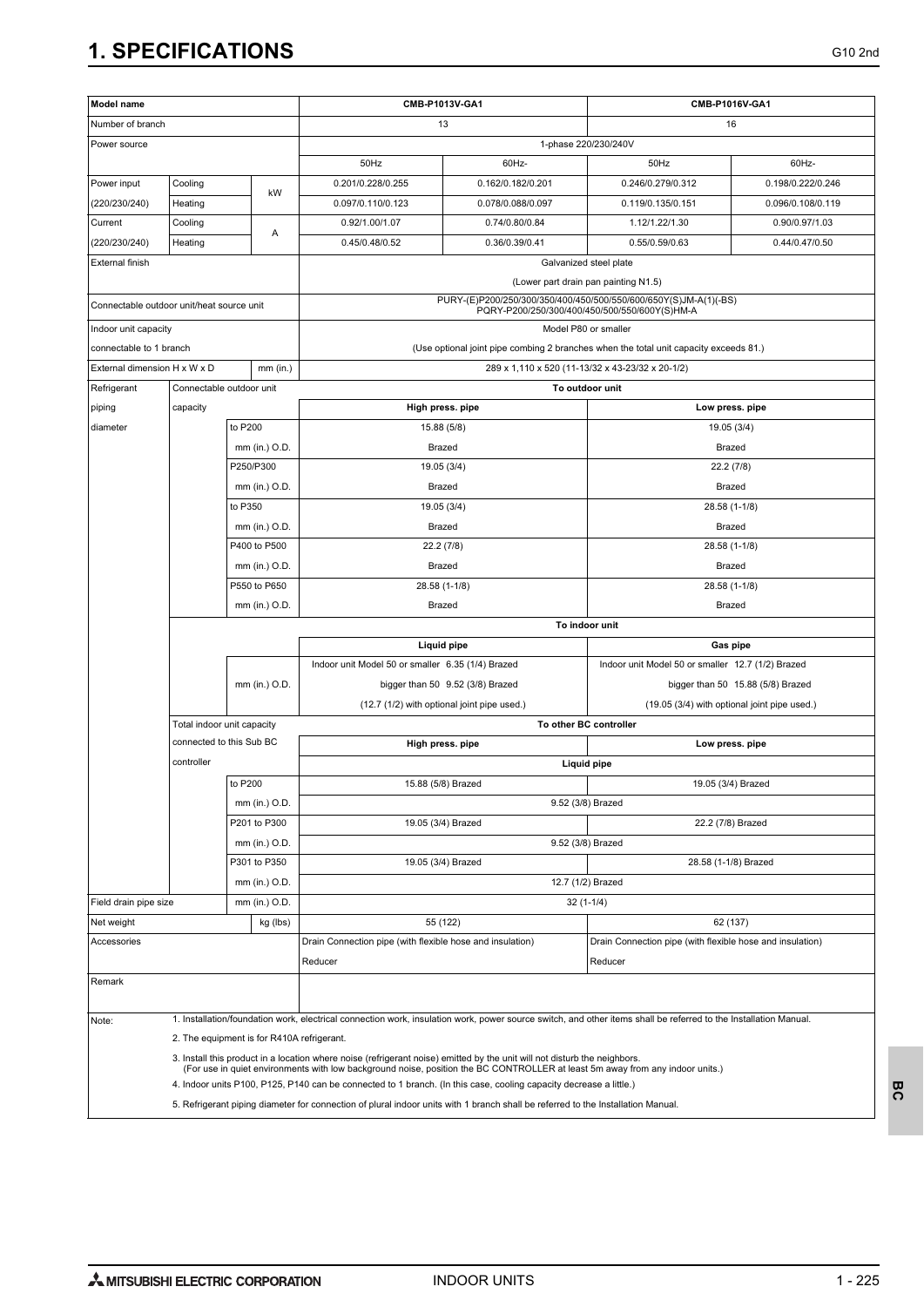| Model name                                                                                                                       |                            |                                            | CMB-P1016V-HA1                                                                                                                                                   |                                                                                       |  |  |  |
|----------------------------------------------------------------------------------------------------------------------------------|----------------------------|--------------------------------------------|------------------------------------------------------------------------------------------------------------------------------------------------------------------|---------------------------------------------------------------------------------------|--|--|--|
| Number of branch                                                                                                                 |                            |                                            | 16                                                                                                                                                               |                                                                                       |  |  |  |
| Power source                                                                                                                     |                            |                                            |                                                                                                                                                                  | 1-phase 220/230/240V                                                                  |  |  |  |
|                                                                                                                                  |                            |                                            | 50Hz                                                                                                                                                             | 60Hz                                                                                  |  |  |  |
| Power input                                                                                                                      | Cooling<br>kW              |                                            | 0.246/0.279/0.312                                                                                                                                                | 0.198/0.222/0.246                                                                     |  |  |  |
| (220/230/240)                                                                                                                    | Heating                    |                                            | 0.119/0.135/0.151                                                                                                                                                | 0.096/0.108/0.119                                                                     |  |  |  |
| Current                                                                                                                          | Cooling                    | Α                                          | 1.12/1.22/1.30                                                                                                                                                   | 0.90/0.97/1.03                                                                        |  |  |  |
| (220/230/240)                                                                                                                    | Heating                    |                                            | 0.55/0.59/0.63                                                                                                                                                   | 0.44/0.47/0.50                                                                        |  |  |  |
| External finish                                                                                                                  |                            |                                            | Galvanized steel plate                                                                                                                                           |                                                                                       |  |  |  |
|                                                                                                                                  |                            |                                            | (Lower part drain pan painting N1.5)                                                                                                                             |                                                                                       |  |  |  |
| Connectable outdoor unit/heat source unit                                                                                        |                            |                                            | PURY-(E)P700/750/800/850/900YSJM-A(1)(-BS)                                                                                                                       |                                                                                       |  |  |  |
| Indoor unit capacity                                                                                                             |                            |                                            |                                                                                                                                                                  | Model P80 or smaller                                                                  |  |  |  |
| connectable to 1 branch                                                                                                          |                            |                                            |                                                                                                                                                                  | (Use optional joint pipe combing 2 branches when the total unit capacity exceeds 81.) |  |  |  |
| External dimension H x W x D                                                                                                     |                            | $mm$ (in.)                                 | 289 x 1,110 x 520 (11-13/32 x 43-23/32 x 20-1/2)                                                                                                                 |                                                                                       |  |  |  |
| Refrigerant                                                                                                                      | Connectable outdoor unit   |                                            | To outdoor unit                                                                                                                                                  |                                                                                       |  |  |  |
| piping                                                                                                                           | capacity                   |                                            | High press. pipe                                                                                                                                                 | Low press. pipe                                                                       |  |  |  |
| diameter                                                                                                                         |                            | P700/P750/<br>P800                         | 28.58 (1-1/8)                                                                                                                                                    | 34.93 (1-3/8)                                                                         |  |  |  |
|                                                                                                                                  |                            | mm (in.) O.D.                              | Brazed                                                                                                                                                           | Brazed                                                                                |  |  |  |
|                                                                                                                                  |                            | P850/P900                                  | 28.58 (1-1/8)                                                                                                                                                    | 41.28 (1-5/8)                                                                         |  |  |  |
|                                                                                                                                  |                            | mm (in.) O.D.                              | Brazed                                                                                                                                                           | Brazed                                                                                |  |  |  |
|                                                                                                                                  |                            |                                            | To indoor unit                                                                                                                                                   |                                                                                       |  |  |  |
|                                                                                                                                  |                            |                                            | Liquid pipe                                                                                                                                                      | Gas pipe                                                                              |  |  |  |
|                                                                                                                                  |                            |                                            | Indoor unit Model 50 or smaller 6.35 (1/4) Brazed                                                                                                                | Indoor unit Model 50 or smaller 12.7 (1/2) Brazed                                     |  |  |  |
|                                                                                                                                  |                            | mm (in.) O.D.                              | bigger than 50 9.52 (3/8) Brazed                                                                                                                                 | bigger than 50 15.88 (5/8) Brazed                                                     |  |  |  |
|                                                                                                                                  |                            |                                            | (12.7 (1/2) with optional joint pipe used.)                                                                                                                      | (19.05 (3/4), 22.2 (7/8) with optional joint pipe used.)                              |  |  |  |
|                                                                                                                                  | Total indoor unit capacity |                                            |                                                                                                                                                                  | To other BC controller                                                                |  |  |  |
|                                                                                                                                  | connected to this Sub BC   |                                            | High press. pipe<br>Low press. pipe                                                                                                                              |                                                                                       |  |  |  |
|                                                                                                                                  | controller                 |                                            | Liquid pipe                                                                                                                                                      |                                                                                       |  |  |  |
|                                                                                                                                  |                            | to P200                                    | 15.88 (5/8) Brazed<br>19.05 (3/4) Brazed                                                                                                                         |                                                                                       |  |  |  |
|                                                                                                                                  |                            | mm (in.) O.D.                              |                                                                                                                                                                  | 9.52 (3/8) Brazed                                                                     |  |  |  |
|                                                                                                                                  |                            | P201 to P300                               | 19.05 (3/4) Brazed                                                                                                                                               | 22.2 (7/8) Brazed                                                                     |  |  |  |
|                                                                                                                                  |                            | mm (in.) O.D.                              |                                                                                                                                                                  | 9.52 (3/8) Brazed                                                                     |  |  |  |
|                                                                                                                                  |                            | P301 to P350                               | 19.05 (3/4) Brazed                                                                                                                                               | 28.58 (1-1/8) Brazed                                                                  |  |  |  |
|                                                                                                                                  |                            | mm (in.) O.D.                              |                                                                                                                                                                  | 12.7 (1/2) Brazed                                                                     |  |  |  |
|                                                                                                                                  |                            | P351 to P400                               | 22.2 (7/8) Brazed                                                                                                                                                | 28.58 (1-1/8) Brazed                                                                  |  |  |  |
|                                                                                                                                  |                            | mm (in.) O.D.                              |                                                                                                                                                                  | 12.7 (1/2) Brazed                                                                     |  |  |  |
|                                                                                                                                  |                            | P401 to P450                               | 22.2 (7/8) Brazed                                                                                                                                                | 28.58 (1-1/8) Brazed                                                                  |  |  |  |
|                                                                                                                                  |                            | mm (in.) O.D.                              | 15.88 (5/8) Brazed                                                                                                                                               |                                                                                       |  |  |  |
| Field drain pipe size                                                                                                            |                            | mm (in.) O.D.                              | $32(1-1/4)$                                                                                                                                                      |                                                                                       |  |  |  |
| Net weight                                                                                                                       |                            | kg (lbs)                                   | 69 (153)                                                                                                                                                         |                                                                                       |  |  |  |
| Accessories                                                                                                                      |                            |                                            | Drain Connection pipe (with flexible hose and insulation)                                                                                                        |                                                                                       |  |  |  |
|                                                                                                                                  |                            |                                            | Reducer                                                                                                                                                          |                                                                                       |  |  |  |
| Remark                                                                                                                           |                            |                                            |                                                                                                                                                                  |                                                                                       |  |  |  |
| Note:                                                                                                                            |                            |                                            | 1. Installation/foundation work, electrical connection work, insulation work, power source switch, and other items shall be referred to the Installation Manual. |                                                                                       |  |  |  |
|                                                                                                                                  |                            | 2. The equipment is for R410A refrigerant. |                                                                                                                                                                  |                                                                                       |  |  |  |
|                                                                                                                                  |                            |                                            | 3. When using an outdoor unit -28HP(P700) or more, use this product.                                                                                             |                                                                                       |  |  |  |
|                                                                                                                                  |                            |                                            | 4. Install this product in a location where noise (refrigerant noise) emitted by the unit will not disturb the neighbors.                                        |                                                                                       |  |  |  |
|                                                                                                                                  |                            |                                            | (For use in quiet environments with low background noise, position the BC CONTROLLER at least 5m away from any indoor units.)                                    |                                                                                       |  |  |  |
|                                                                                                                                  |                            |                                            | 5. Indoor units P100, P125, P140 can be connected to 1 branch. (In this case, cooling capacity decrease a little.)                                               |                                                                                       |  |  |  |
| 6. Refrigerant piping diameter for connection of plural indoor units with 1 branch shall be referred to the Installation Manual. |                            |                                            |                                                                                                                                                                  |                                                                                       |  |  |  |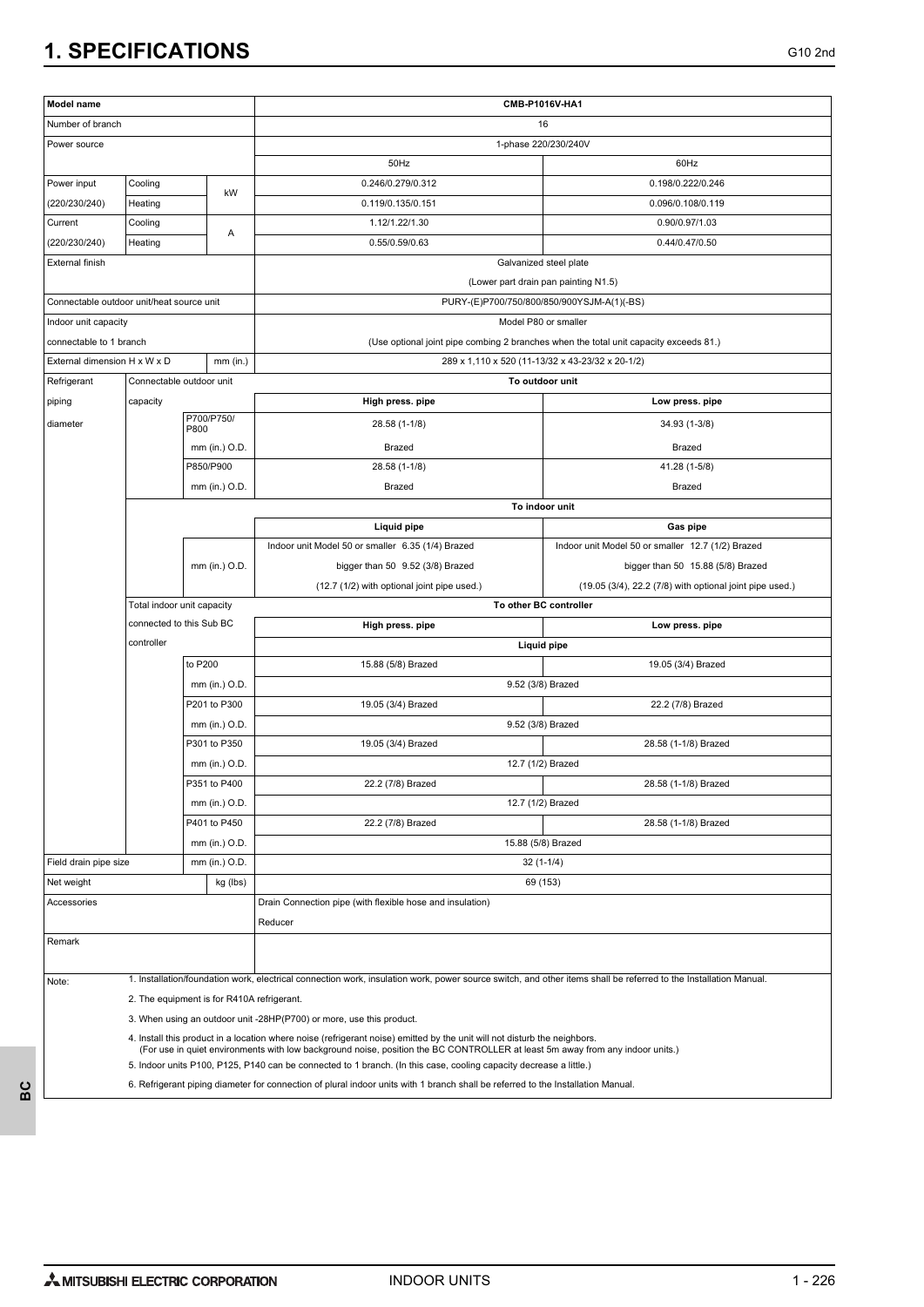| Model name                   |                                            |                          |               | CMB-P104V-GB1                                                                                                                                                                                                                                                                     |                        | CMB-P108V-GB1                                                                           |                                              |  |  |
|------------------------------|--------------------------------------------|--------------------------|---------------|-----------------------------------------------------------------------------------------------------------------------------------------------------------------------------------------------------------------------------------------------------------------------------------|------------------------|-----------------------------------------------------------------------------------------|----------------------------------------------|--|--|
| Number of branch             |                                            |                          |               | 4                                                                                                                                                                                                                                                                                 |                        |                                                                                         | 8                                            |  |  |
| Power source                 |                                            |                          |               | 1-phase 220/230/240V                                                                                                                                                                                                                                                              |                        |                                                                                         |                                              |  |  |
|                              |                                            |                          |               | 50Hz                                                                                                                                                                                                                                                                              | 60Hz                   | 50Hz                                                                                    | 60Hz                                         |  |  |
| Power input                  | Cooling<br>kW<br>Heating                   |                          |               | 0.060/0.068/0.076                                                                                                                                                                                                                                                                 | 0.048/0.054/0.060      | 0.119/0.135/0.151                                                                       | 0.096/0.108/0.119                            |  |  |
| (220/230/240)                |                                            |                          |               | 0.030/0.034/0.038                                                                                                                                                                                                                                                                 | 0.024/0.027/0.030      | 0.060/0.068/0.076                                                                       | 0.048/0.054/0.060                            |  |  |
| Current                      | Cooling                                    |                          |               | 0.28/0.30/0.32                                                                                                                                                                                                                                                                    | 0.22/0.24/0.25         | 0.55/0.59/0.63                                                                          | 0.44/0.47/0.50                               |  |  |
| (220/230/240)                | Heating                                    |                          | Α             | 0.14/0.15/0.16                                                                                                                                                                                                                                                                    | 0.11/0.12/0.13         |                                                                                         | 0.22/0.24/0.25                               |  |  |
| External finish              |                                            |                          |               |                                                                                                                                                                                                                                                                                   | Galvanized steel plate |                                                                                         |                                              |  |  |
|                              |                                            |                          |               | (Lower part drain pan painting N1.5)                                                                                                                                                                                                                                              |                        |                                                                                         |                                              |  |  |
| Connectable BC controller    |                                            |                          |               | CMB-P108/1010/1013/1016V-GA1, CMB-P1016V-HA1                                                                                                                                                                                                                                      |                        |                                                                                         |                                              |  |  |
|                              |                                            |                          |               |                                                                                                                                                                                                                                                                                   |                        | CMB-P104/108V-GB1, CMB-P1016V-HB1                                                       |                                              |  |  |
| Indoor unit capacity         |                                            |                          |               |                                                                                                                                                                                                                                                                                   |                        | Model P80 or smaller                                                                    |                                              |  |  |
| connectable to 1 branch      |                                            |                          |               |                                                                                                                                                                                                                                                                                   |                        | (Use optional joint pipe combining 2 branches when the total unit capacity exceeds 81.) |                                              |  |  |
| External dimension H x W x D |                                            |                          | $mm$ (in.)    |                                                                                                                                                                                                                                                                                   |                        | 284 x 648 x 432 (11-3/16 x 25-17/32 x 17-1/32)                                          |                                              |  |  |
| Refrigerant                  |                                            |                          |               |                                                                                                                                                                                                                                                                                   | To indoor unit         |                                                                                         |                                              |  |  |
| piping                       |                                            |                          |               |                                                                                                                                                                                                                                                                                   | Liquid pipe            |                                                                                         | Gas pipe                                     |  |  |
| diameter                     | mm (in.) O.D.                              |                          |               | Indoor unit Model 50 or smaller 6.35 (1/4) Brazed                                                                                                                                                                                                                                 |                        | Indoor unit Model 50 or smaller 12.7 (1/2) Brazed                                       |                                              |  |  |
|                              |                                            |                          |               | bigger than 50 9.52 (3/8) Brazed                                                                                                                                                                                                                                                  |                        | bigger than 50 15.88 (5/8) Brazed                                                       |                                              |  |  |
|                              |                                            |                          |               | (12.7 (1/2) with optional joint pipe used.)                                                                                                                                                                                                                                       |                        |                                                                                         | (19.05 (3/4) with optional joint pipe used.) |  |  |
|                              | Total indoor unit capacity                 |                          |               | To other BC controller                                                                                                                                                                                                                                                            |                        |                                                                                         |                                              |  |  |
|                              | connected to this Sub BC                   |                          |               | High press. pipe<br>Low press. pipe                                                                                                                                                                                                                                               |                        |                                                                                         |                                              |  |  |
|                              | controller                                 |                          |               | Liquid pipe                                                                                                                                                                                                                                                                       |                        |                                                                                         |                                              |  |  |
|                              |                                            | to P200<br>mm (in.) O.D. |               | 15.88 (5/8) Brazed<br>19.05 (3/4) Brazed                                                                                                                                                                                                                                          |                        |                                                                                         |                                              |  |  |
|                              |                                            |                          |               | 9.52 (3/8) Brazed                                                                                                                                                                                                                                                                 |                        |                                                                                         |                                              |  |  |
|                              |                                            |                          | P201 to P300  | 19.05 (3/4) Brazed<br>22.2 (7/8) Brazed                                                                                                                                                                                                                                           |                        |                                                                                         |                                              |  |  |
|                              |                                            | mm (in.) O.D.            |               | 9.52 (3/8) Brazed                                                                                                                                                                                                                                                                 |                        |                                                                                         |                                              |  |  |
|                              |                                            |                          | P301 to P350  | 19.05 (3/4) Brazed                                                                                                                                                                                                                                                                |                        |                                                                                         | 28.58 (1-1/8) Brazed                         |  |  |
|                              |                                            | mm (in.) O.D.            |               | 12.7 (1/2) Brazed                                                                                                                                                                                                                                                                 |                        |                                                                                         |                                              |  |  |
| Field drain pipe size        |                                            |                          | mm (in.) O.D. | $32(1-1/4)$                                                                                                                                                                                                                                                                       |                        |                                                                                         |                                              |  |  |
| Net weight                   |                                            |                          | kg (lbs)      | 22 (49)                                                                                                                                                                                                                                                                           |                        | 32(71)                                                                                  |                                              |  |  |
| Accessories                  |                                            |                          |               | Drain Connection pipe (with flexible hose and insulation)                                                                                                                                                                                                                         |                        | Drain Connection pipe (with flexible hose and insulation)                               |                                              |  |  |
|                              |                                            |                          |               | Reducer                                                                                                                                                                                                                                                                           |                        | Reducer                                                                                 |                                              |  |  |
| Remark                       |                                            |                          |               |                                                                                                                                                                                                                                                                                   |                        |                                                                                         |                                              |  |  |
| Note:                        |                                            |                          |               | 1. Installation/foundation work, electrical connection work, insulation work, power source switch, and other items shall be referred to the Installation Manual.                                                                                                                  |                        |                                                                                         |                                              |  |  |
|                              | 2. The equipment is for R410A refrigerant. |                          |               |                                                                                                                                                                                                                                                                                   |                        |                                                                                         |                                              |  |  |
|                              |                                            |                          |               | 3. For sub BC controller CMB-P-V-GB1 the connectable indoor unit capacities may sum to equal that of a P350 unit or less. However, if two sub controllers are used the<br>TOTAL sum of connectable units connected to BOTH sub controllers must also not exceed that a P350 unit. |                        |                                                                                         |                                              |  |  |
|                              |                                            |                          |               | 4. To use the Sub BC controller, the Main BC controller is necessary to be connected with.                                                                                                                                                                                        |                        |                                                                                         |                                              |  |  |
|                              |                                            |                          |               | 5. Install this product in a location where noise (refrigerant noise) emitted by the unit will not disturb the neighbors.<br>(For use in quiet environments with low background noise, position the BC CONTROLLER at least 5m away from any indoor units.)                        |                        |                                                                                         |                                              |  |  |
|                              |                                            |                          |               | 6. Indoor units P100, P125, P140 can be connected to 1 branch. (In this case, cooling capacity decrease a little.)                                                                                                                                                                |                        |                                                                                         |                                              |  |  |

7. Refrigerant piping diameter for connection of plural indoor units with 1 branch shall be referred to the Installation Manual.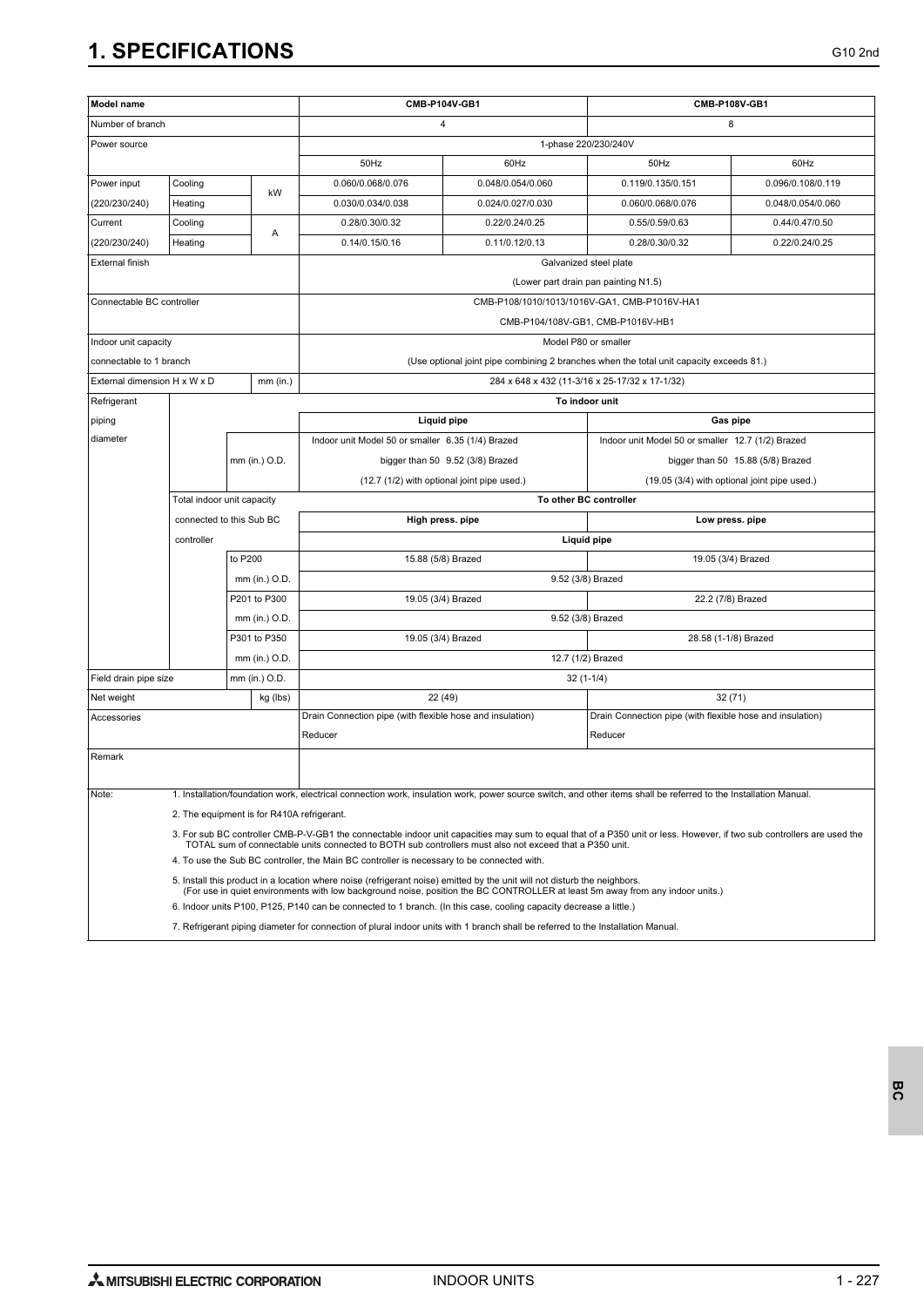| Model name                   |                                            |                               | CMB-P1016V-HB1                                                                                                                                                                                                                                             |                                                                                         |  |  |
|------------------------------|--------------------------------------------|-------------------------------|------------------------------------------------------------------------------------------------------------------------------------------------------------------------------------------------------------------------------------------------------------|-----------------------------------------------------------------------------------------|--|--|
| Number of branch             |                                            |                               | 16                                                                                                                                                                                                                                                         |                                                                                         |  |  |
| Power source                 |                                            |                               |                                                                                                                                                                                                                                                            | 1-phase 220/230/240V                                                                    |  |  |
|                              |                                            |                               | 50Hz                                                                                                                                                                                                                                                       | 60Hz                                                                                    |  |  |
| Power input                  | Cooling                                    |                               | 0.237/0.269/0.301                                                                                                                                                                                                                                          | 0.192/0.216/0.237                                                                       |  |  |
| (220/230/240)                | kW<br>Heating                              |                               | 0.119/0.135/0.151                                                                                                                                                                                                                                          | 0.096/0.108/0.120                                                                       |  |  |
| Current                      | Cooling<br>Α                               |                               | 1.08/1.17/1.26                                                                                                                                                                                                                                             | 0.88/0.94/0.99                                                                          |  |  |
| (220/230/240)                | Heating                                    |                               | 0.55/0.59/0.63                                                                                                                                                                                                                                             | 0.44/0.47/0.50                                                                          |  |  |
| External finish              |                                            |                               | Galvanized steel plate                                                                                                                                                                                                                                     |                                                                                         |  |  |
|                              |                                            |                               | (Lower part drain pan painting N1.5)                                                                                                                                                                                                                       |                                                                                         |  |  |
| Connectable BC controller    |                                            | Main BC                       | CMB-P108/1010/1013/1016V-GA1,CMB-P1016V-HA1                                                                                                                                                                                                                |                                                                                         |  |  |
|                              |                                            | Sub BC                        | CMB-P104/108V-GB1, CMB-P1016V-HB1                                                                                                                                                                                                                          |                                                                                         |  |  |
| Indoor unit capacity         |                                            |                               |                                                                                                                                                                                                                                                            | Model P80 or smaller                                                                    |  |  |
| connectable to 1 branch      |                                            |                               |                                                                                                                                                                                                                                                            | (Use optional joint pipe combining 2 branches when the total unit capacity exceeds 81.) |  |  |
| External dimension H x W x D |                                            | $mm$ (in.)                    |                                                                                                                                                                                                                                                            | 284 x 1,098 x 432 (11-3/16 x 43-1/4 x 17-1/32)                                          |  |  |
| Refrigerant                  | Connectable outdoor unit                   |                               |                                                                                                                                                                                                                                                            | To outdoor unit                                                                         |  |  |
| piping                       | capacity                                   |                               | High press. pipe                                                                                                                                                                                                                                           | Low press. pipe                                                                         |  |  |
| diameter                     |                                            | mm (in.) O.D.                 |                                                                                                                                                                                                                                                            |                                                                                         |  |  |
|                              |                                            |                               |                                                                                                                                                                                                                                                            | To indoor unit                                                                          |  |  |
|                              |                                            |                               | Liquid pipe                                                                                                                                                                                                                                                | Gas pipe                                                                                |  |  |
|                              |                                            |                               | Indoor unit Model 50 or smaller 6.35 (1/4) Brazed                                                                                                                                                                                                          | Indoor unit Model 50 or smaller 12.7 (1/2) Brazed                                       |  |  |
|                              | mm (in.) O.D.                              |                               | bigger than 50 9.52 (3/8) Brazed                                                                                                                                                                                                                           | bigger than 50 15.88 (5/8) Brazed                                                       |  |  |
|                              |                                            |                               | (12.7 (1/2) with optional joint pipe used.)                                                                                                                                                                                                                | (19.05 (3/4), 22.2 (7/8) with optional joint pipe used.)                                |  |  |
|                              | Total indoor unit capacity                 |                               |                                                                                                                                                                                                                                                            | To other BC controller                                                                  |  |  |
|                              | connected to this Sub BC                   |                               | High press. pipe                                                                                                                                                                                                                                           | Low press. pipe                                                                         |  |  |
|                              | controller                                 |                               |                                                                                                                                                                                                                                                            | Liquid pipe                                                                             |  |  |
|                              |                                            | to P200                       | 15.88 (5/8) Brazed                                                                                                                                                                                                                                         | 19.05 (3/4) Brazed                                                                      |  |  |
|                              |                                            | mm (in.) O.D.                 |                                                                                                                                                                                                                                                            | 9.52 (3/8) Brazed                                                                       |  |  |
|                              |                                            | P201 to P300                  | 19.05 (3/4) Brazed                                                                                                                                                                                                                                         | 22.2 (7/8) Brazed                                                                       |  |  |
|                              |                                            | mm (in.) O.D.                 |                                                                                                                                                                                                                                                            | 9.52 (3/8) Brazed                                                                       |  |  |
|                              |                                            | P301 to P350                  | 19.05 (3/4) Brazed                                                                                                                                                                                                                                         | 28.58 (1-1/8) Brazed                                                                    |  |  |
|                              |                                            | mm (in.) O.D.<br>P351 to P400 |                                                                                                                                                                                                                                                            | 12.7 (1/2) Brazed                                                                       |  |  |
|                              |                                            |                               | 22.2 (7/8) Brazed                                                                                                                                                                                                                                          | 28.58 (1-1/8) Brazed                                                                    |  |  |
|                              |                                            | mm (in.) O.D.<br>P401 to P450 |                                                                                                                                                                                                                                                            | 12.7 (1/2) Brazed                                                                       |  |  |
|                              |                                            | mm (in.) O.D.                 | 22.2 (7/8) Brazed                                                                                                                                                                                                                                          | 28.58 (1-1/8) Brazed                                                                    |  |  |
|                              |                                            |                               |                                                                                                                                                                                                                                                            | 15.88 (5/8) Brazed                                                                      |  |  |
| Field drain pipe size        |                                            | mm (in.) O.D.                 | $32(1-1/4)$                                                                                                                                                                                                                                                |                                                                                         |  |  |
| Net weight                   |                                            | kg (lbs)                      | 55 (122)                                                                                                                                                                                                                                                   |                                                                                         |  |  |
| Accessories                  |                                            |                               | Drain Connection pipe (with flexible hose and insulation)<br>Reducer                                                                                                                                                                                       |                                                                                         |  |  |
| Remark                       |                                            |                               |                                                                                                                                                                                                                                                            |                                                                                         |  |  |
|                              |                                            |                               |                                                                                                                                                                                                                                                            |                                                                                         |  |  |
| Note:                        |                                            |                               | 1. Installation/foundation work, electrical connection work, insulation work, power source switch, and other items shall be referred to the Installation Manual.                                                                                           |                                                                                         |  |  |
|                              | 2. The equipment is for R410A refrigerant. |                               |                                                                                                                                                                                                                                                            |                                                                                         |  |  |
|                              |                                            |                               | 3. For sub BC controller CMB-P1016V-HB1 the connectable indoor unit capacities may sum to equal that of a P350 unit or less. However, if two sub controllers are used                                                                                      |                                                                                         |  |  |
|                              |                                            |                               | the TOTAL sum of connectable units connected to BOTH sub controllers must also not exceed that a P450 unit.                                                                                                                                                |                                                                                         |  |  |
|                              |                                            |                               | 4. To use the Sub BC controller, the Main BC controller is necessary to be connected with.                                                                                                                                                                 |                                                                                         |  |  |
|                              |                                            |                               | 5. Install this product in a location where noise (refrigerant noise) emitted by the unit will not disturb the neighbors.<br>(For use in quiet environments with low background noise, position the BC CONTROLLER at least 5m away from any indoor units.) |                                                                                         |  |  |
|                              |                                            |                               | 6. Indoor units P100, P125, P140 can be connected to 1 branch. (In this case, cooling capacity decrease a little.)                                                                                                                                         |                                                                                         |  |  |
|                              |                                            |                               | 7. Refrigerant piping diameter for connection of plural indoor units with 1 branch shall be referred to the Installation Manual.                                                                                                                           |                                                                                         |  |  |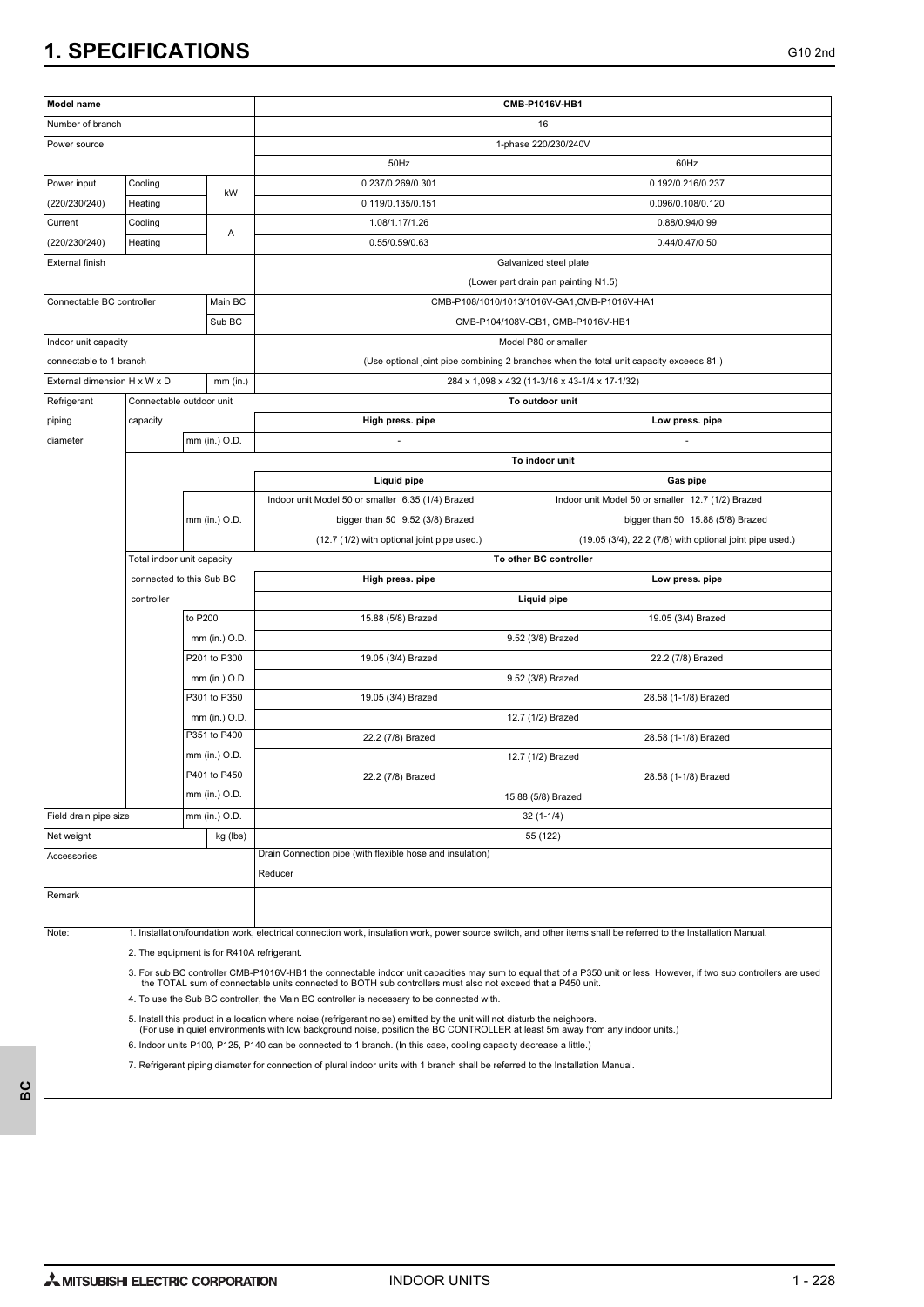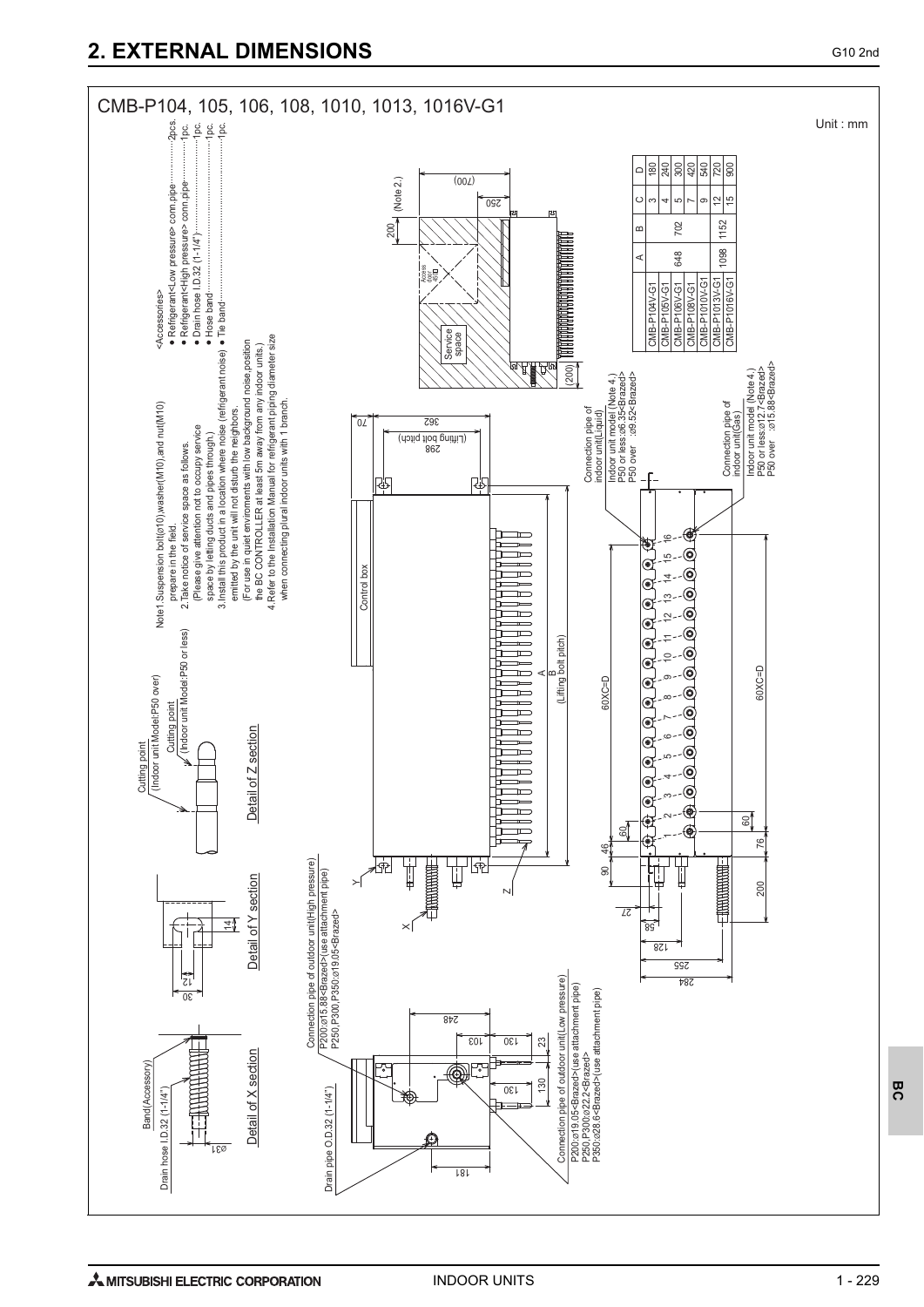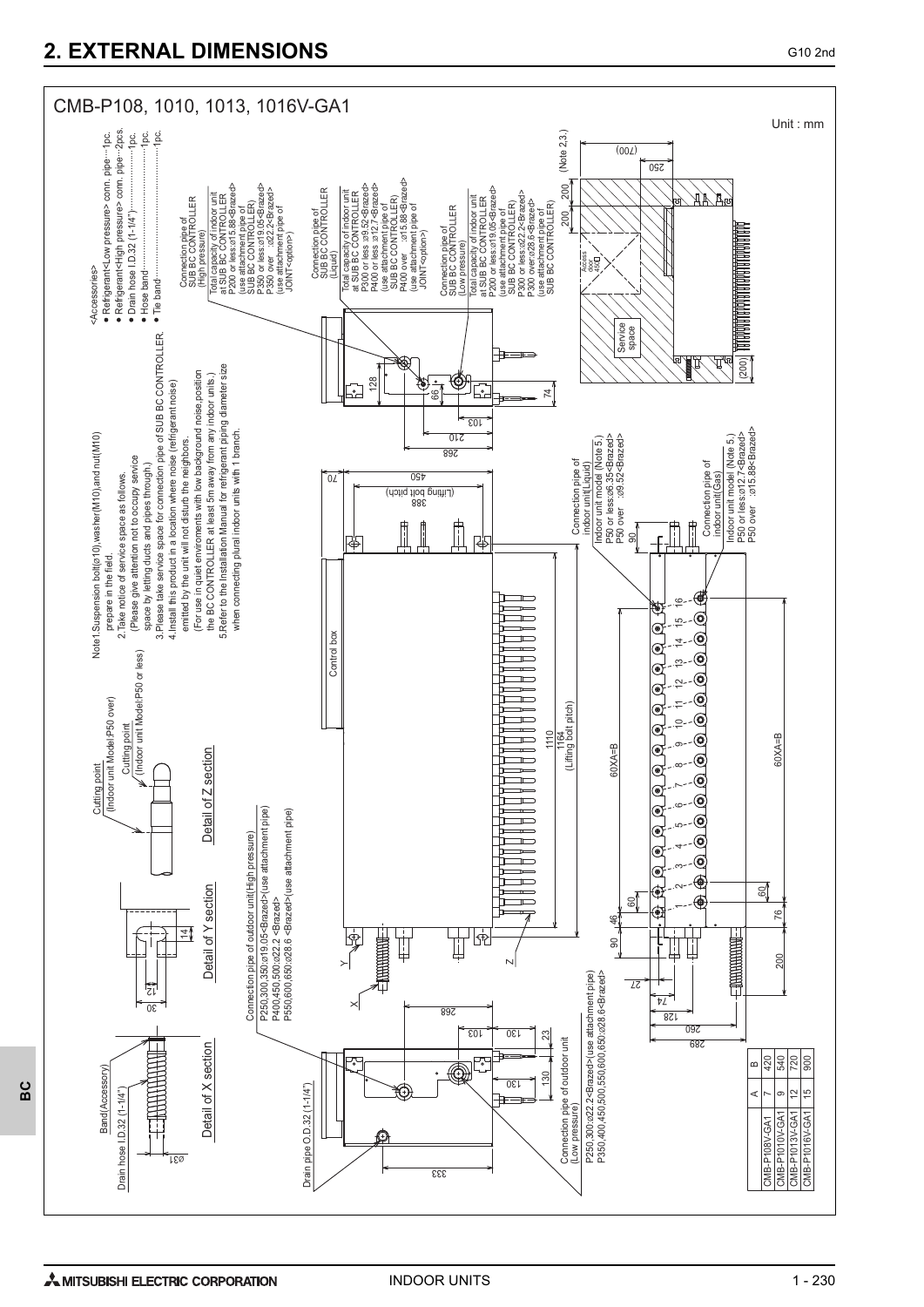# **2. EXTERNAL DIMENSIONS** G10 2nd

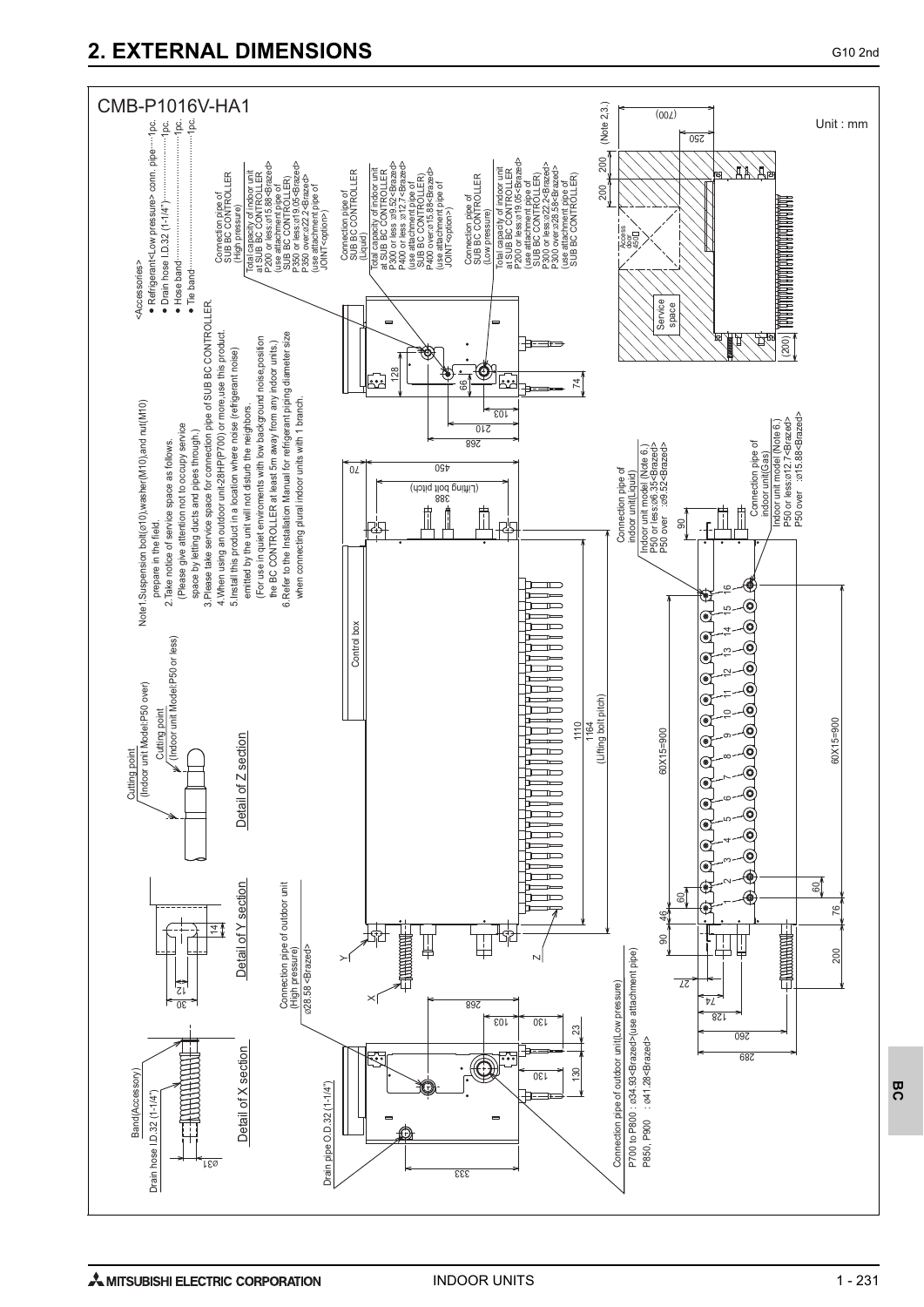## **2. EXTERNAL DIMENSIONS** G10 2nd

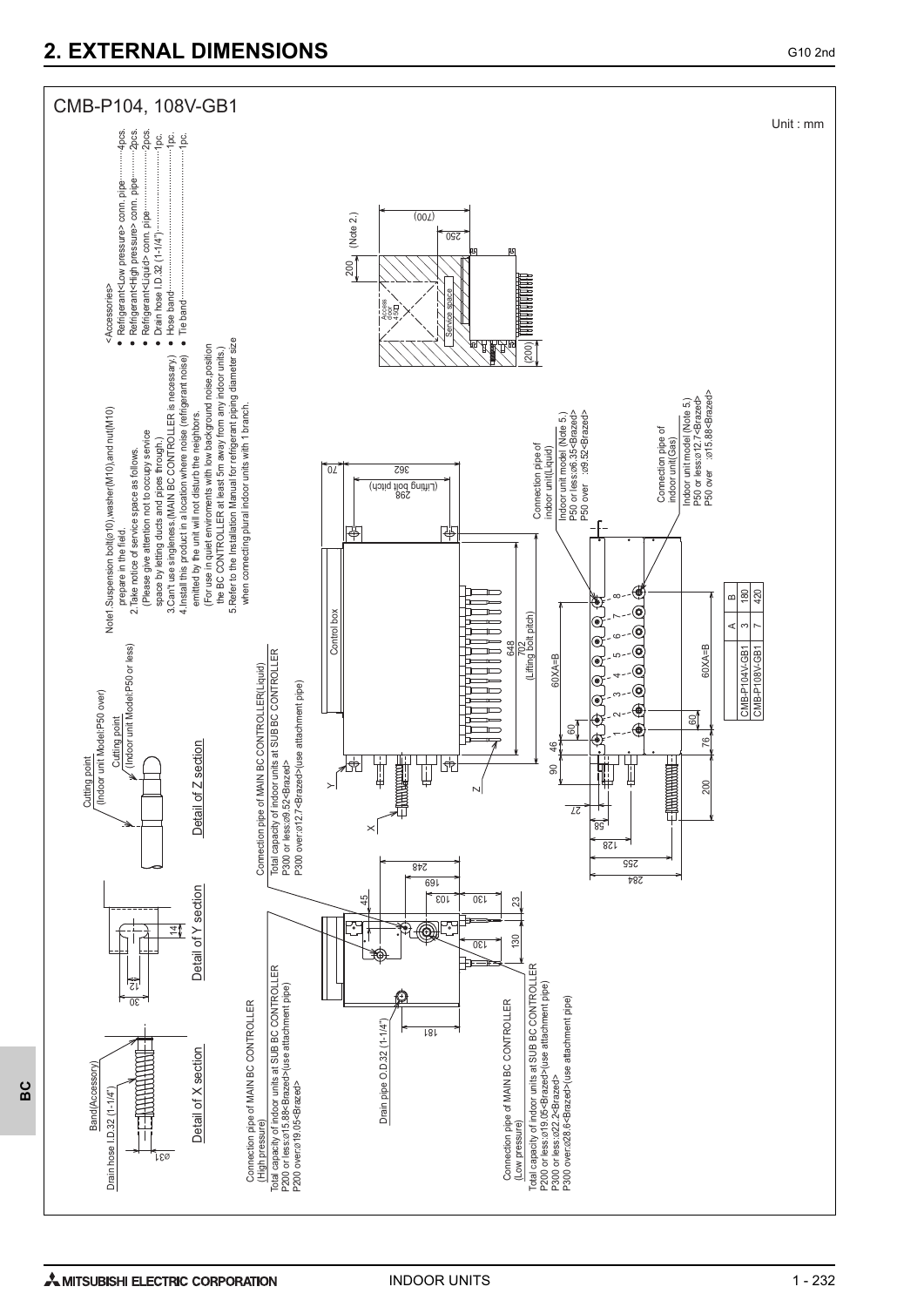# **2. EXTERNAL DIMENSIONS** G10 2nd



1 - 233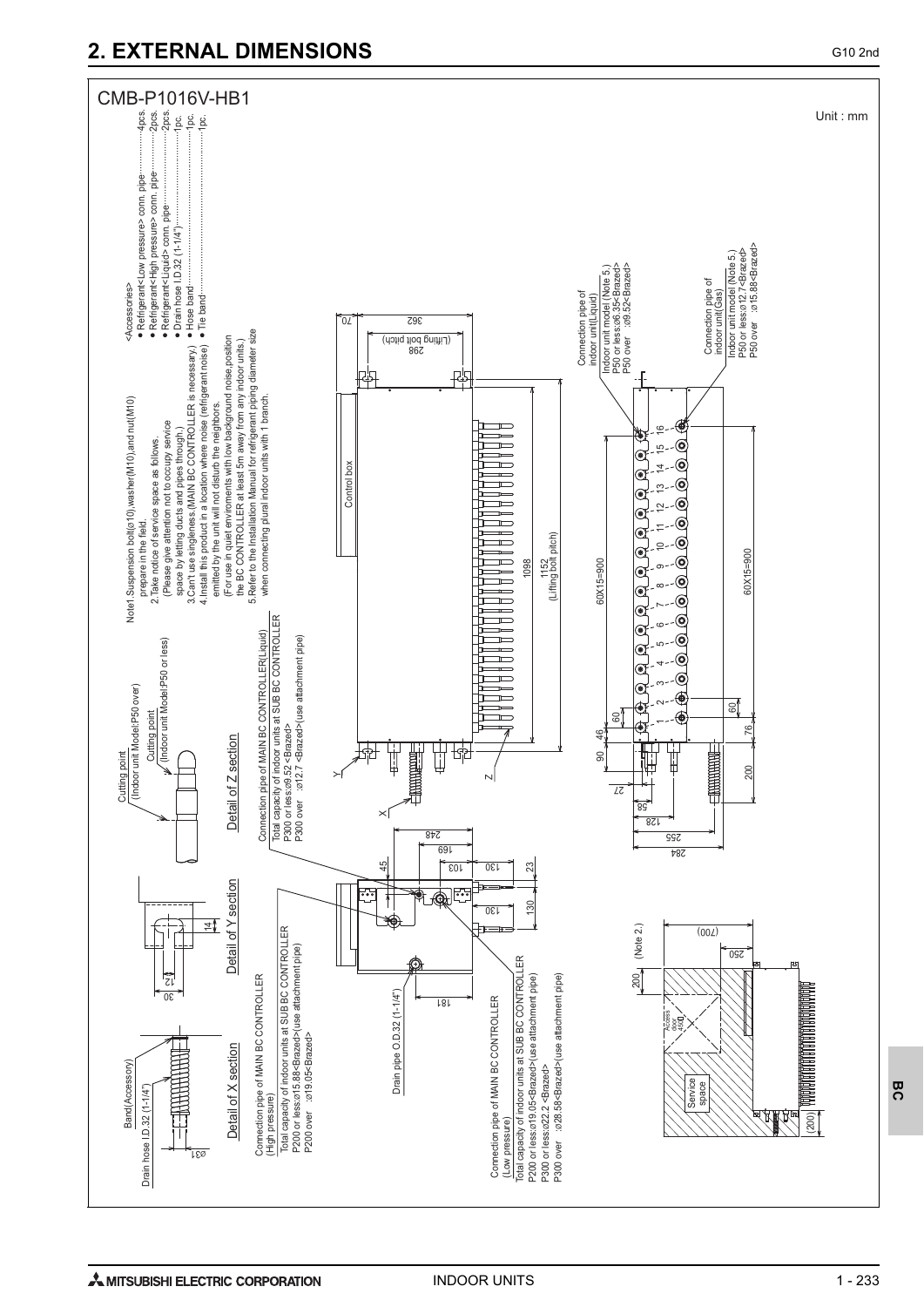

မိ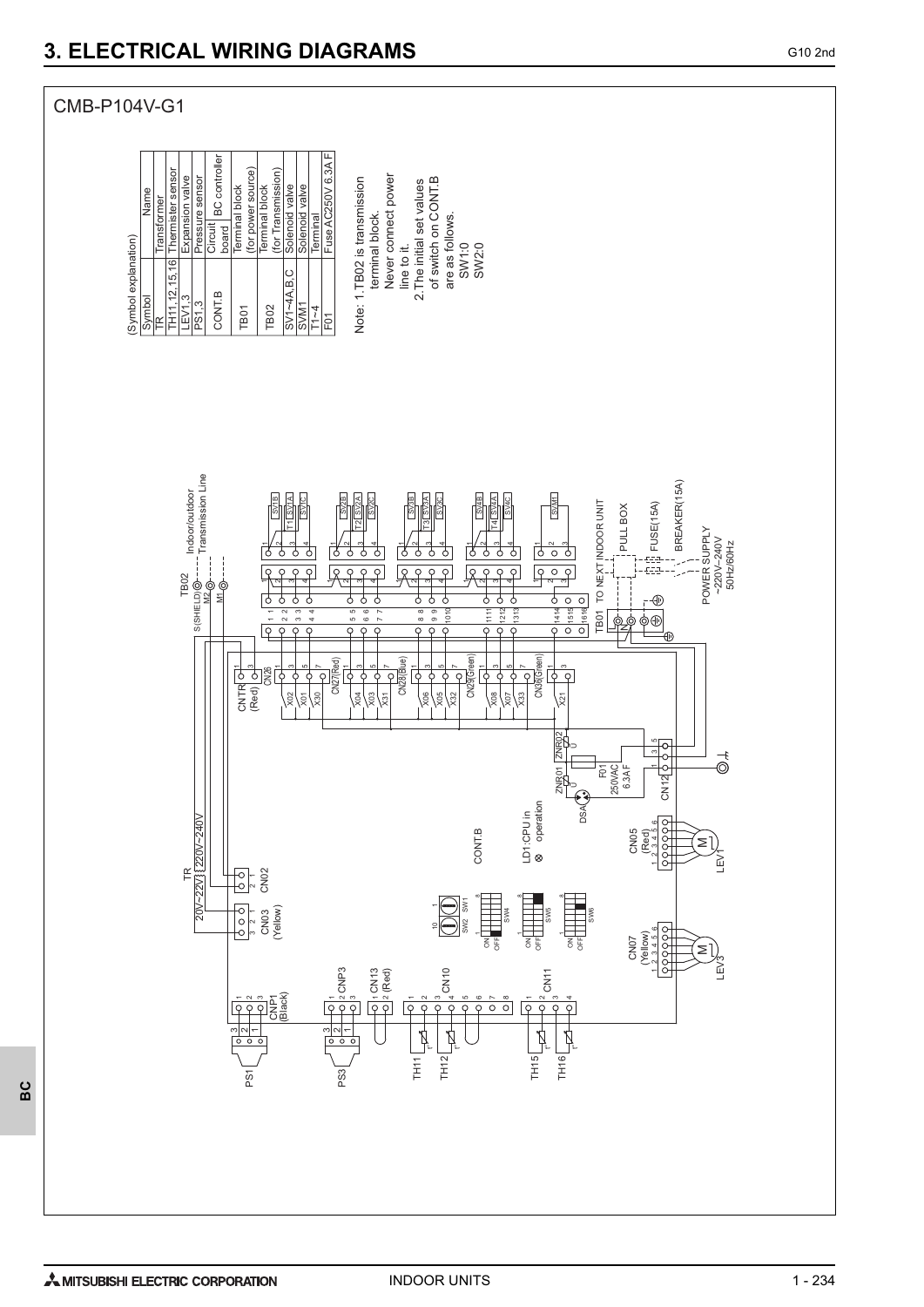#### CMB-P105,106V-G1Fuse AC250V 6.3A F Circuit BC controller<br>board Thermister sensor (for power source) (for power source) Thermister sensor (for Transmission) (for Transmission) Expansion valve Never connect power Never connect power of switch on CONT.B Pressure sensor Expansion valve Pressure sensor **Fuse AC250V 6.** Note: 1.TB02 is transmission Note: 1.TB02 is transmission 2. The initial set values of switch on CONT.B 2.The initial set values Solenoid valve Name Terminal block Terminal block Terminal block Terminal block Solenoid valve Solenoid valve Solenoid valve Name ransformer Transformer terminal block. are as follows. **Terminal**  terminal block. are as follows. (Symbol explanation) (Symbol explanation) SW1:0<br>SW2:0 line to it. SW1:0 SW2:0 line to it.  $\frac{6}{2}$ TH11,12,15,16  $15,$  $SV1 - 6A.B.C$ SV1~6A,B,C CONT.B TH11, 12, Symbol LEV1,3 PS1,3 TB01 TB02 T1~6  $\lesssim$  $\mathbb{E}$ F01 Transmission line Transmission line **FG1ONLY** CMB-P106V-G1 ONLY Indoor/outdoor Indoor/outdoor **SVM1** SV<sub>6C</sub>  $\frac{\text{S}}{\text{S}}$ SV2A 313<br>SH316<br>SH316 SV<br>SV4C<br>SV4C SV5B SV5A SV5C SV6B SV6A SV2C  $\mathbb{S}$ SV1B T2 ဥ T4 T5 T6 F ig  $\frac{1}{2}$ 4  $^{\circ}$ ო 4  $-1/2$ ო 4  $-1$  $\sim$ 3 4  $-1$   $\sim$   $\sim$ 4 4 $-1$   $\sim$   $-$ 2<br>19<br>19<br>19<br>19 ⋍  $\sim$ ſ3 ठ ₹ ठ 75 ठ nas<br>Fag<br>Fag n<br>Milgi<br>Mil  $\overline{\rho}$  $\sqrt{8}$  $\overline{\rho}$ ब्रि  $\overline{\rho}$  $\sqrt{8}$  $\overline{\rho}$ R ç  $\overline{\rho}$  $\sqrt{2}$ lc  $\overline{\varsigma}$ S(SHIELD)  $\sim$ 41  $\overline{\phantom{a}}$ ო 4 6 4  $\overline{\phantom{a}}$ ო 4 ო 4  $\sim$ 4  $-1$   $\sim$ ო ₹ ₹ ┧  $\frac{1}{\sigma}$ ₹  $\frac{1}{\circ}$ ╁  $\frac{1}{\delta}$ ┧ ╁ ╂ ß  $\frac{1}{\sqrt{2}}$  $\frac{1}{\sigma}$ ╁  $\frac{1}{\sigma}$ ₹ € ठि ---- TO NEXT INDOOR UNIT TO NEXT INDOOR UNIT 10 12 12 ෆ 14 15 16 15 16  $\scriptstyle\sim$  $\sim$ 4 $\epsilon$  $\overline{\phantom{0}}$  $\alpha$  $\sigma$ 11  $\sim$ 4 $\overline{\phantom{a}}$  $\scriptstyle\sim$  $\sim$ 4 $\epsilon$  $\overline{\phantom{0}}$  $\alpha$  $\sigma$ 11 14  $\sim$  $\sim$ 4 $\overline{\phantom{0}}$  $\frac{2}{9}$  $\overline{Q}$  $\frac{1}{2}$  $\overline{Q}$  $\overline{Q}$  $\overline{\circ}$  $\frac{1}{\sqrt{2}}$  $\varphi$  $\overline{P}$  $\circ$  $\varphi$  $\circ$  $\varsigma$  $\varphi$  $\mathsf{C}$  $\frac{1}{2}$   $\frac{1}{2}$   $\frac{1}{2}$   $\frac{1}{2}$   $\frac{1}{2}$   $\frac{1}{2}$   $\frac{1}{2}$   $\frac{1}{2}$   $\frac{1}{2}$   $\frac{1}{2}$   $\frac{1}{2}$   $\frac{1}{2}$   $\frac{1}{2}$   $\frac{1}{2}$   $\frac{1}{2}$   $\frac{1}{2}$   $\frac{1}{2}$   $\frac{1}{2}$   $\frac{1}{2}$   $\frac{1}{2}$   $\frac{1}{2}$   $\frac{1}{2}$  BREAKER(15A) BREAKER(15A) CN29(Green)<br>X08<br>X08  $\frac{2}{3}$   $\frac{1}{2}$   $\frac{1}{2}$   $\frac{1}{2}$   $\frac{1}{2}$   $\frac{1}{2}$   $\frac{1}{2}$   $\frac{1}{2}$   $\frac{1}{2}$   $\frac{1}{2}$   $\frac{1}{2}$   $\frac{1}{2}$   $\frac{1}{2}$   $\frac{1}{2}$   $\frac{1}{2}$   $\frac{1}{2}$   $\frac{1}{2}$   $\frac{1}{2}$   $\frac{1}{2}$   $\frac{1}{2}$   $\frac{1}{2}$   $\frac{1}{2}$  CN36(Green) CN27(Red)<br>CN<sub>2</sub><br>X<sub>03</sub><br>X03<br>X03 2<br>2 3 3 3 4 5 6 7<br>2 3 3 4 5 7<br>2 3 3 8 8 8 7 عالم إصماحه CNTR<br>(Red) 2026<br>CRed) 2026  $\overline{\phantom{0}}$ 1 က | ဟ ⇔ ا ← ယ  $-1$  a ی اے \| ۵۰  $\overline{\varphi}$  $\circ$ ¢  $\frac{1}{2}$ ; FUSE(15A) **PULL BOX** FUSE(15A) PULL BOX  $\sqrt{21}$  $\sqrt{3}$ **\3** X34 थ्रे ड्रि X07  $\approx$  $_{\infty}^{\infty}$  $\times$ 도 (영 ces. ZNR02<br>TH<sub>D</sub> POWER SUPPLY W POWER SUPPLY د<br>∃  $\begin{array}{c}\n\begin{array}{c}\n\downarrow \\
\circ \\
\circ\n\end{array}\n\end{array}$ ~220V–240V 50Hz/60Hz TB01 operation  $\mathord{\sqcup}$  IZ 8 operation t .<br>O 20V~22V 220V~240V LD1:CPU in LD1:CPU in 123456 3 5 1  $CNI2$   $\sqrt{9}$ ZNR01  $\vec{\odot}$ CONT.B  $\sqrt{2}$ F01 250VAC 6.3A F  $\frac{TR}{2 \times 1220}$  $^{\circ}$ °<sup>2</sup><br>CN03 CN02 DSA  $\frac{1}{2}$ ®<br>⊟ <sup>3, 2</sup><br>CN03<br>(Yellow) SW2 SW1 SW4 SW5 CN05 (Red) M \<br>M LEV1 Tat<br>18  $\overline{6}$ OFF T g<br>O CN10 CN11 CNP3 1 2 3 CN13 (Red) 1 2 123456 CN07 (Yellow)  $\leq$ CNP1 (Black) 31 2  $\overline{\phantom{a}}$  $\sim$ 4  $\circ$   $\sim$   $\circ$  $\,$ **N ๗ ヰ** LEV3  $\overline{\circ}$  $\circ$  $\overline{Q}$  $\varsigma$ t° t° t°  $20 20$ t°  $TH15$ TH16  $TH12$ TH11 PS1 PS3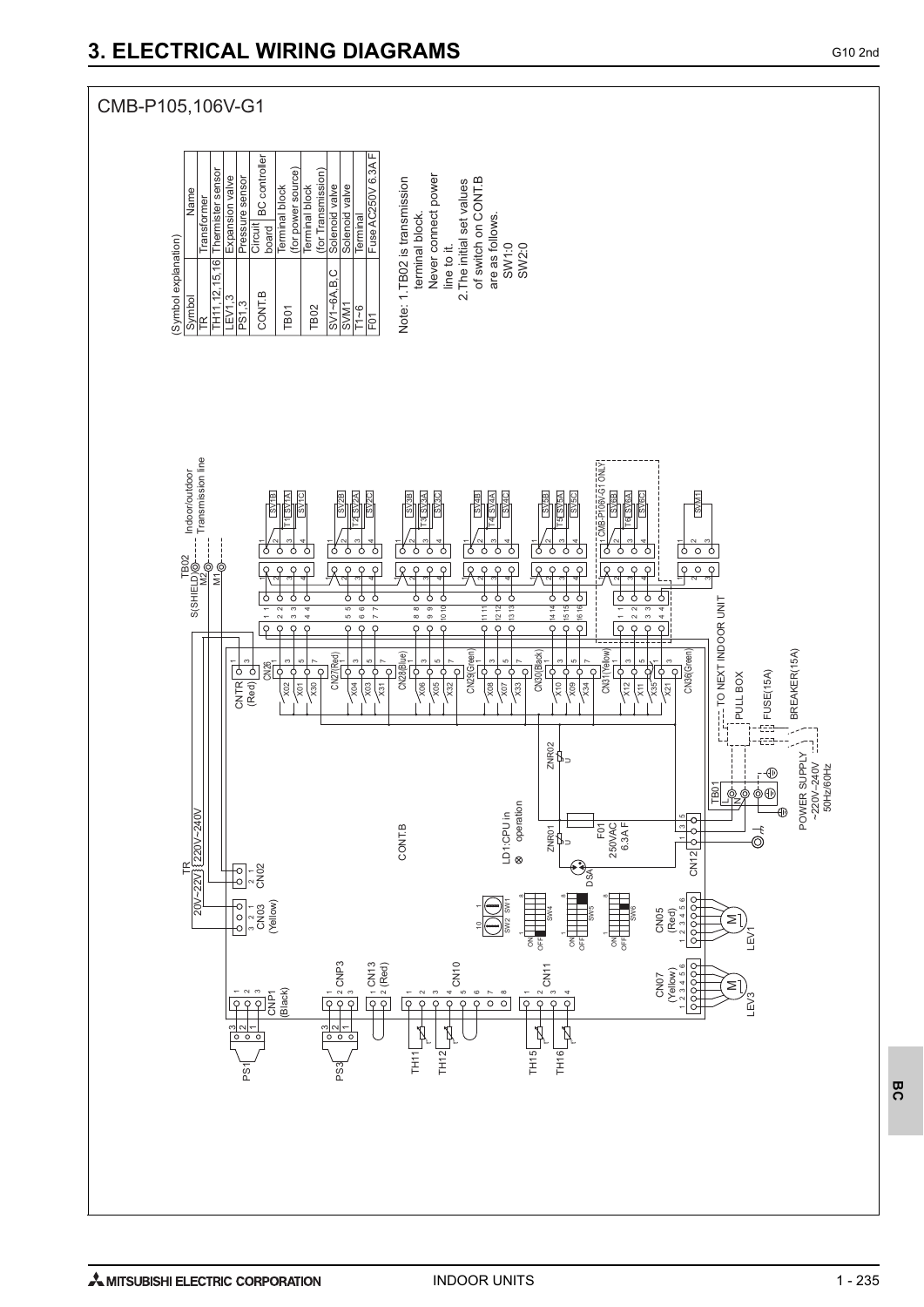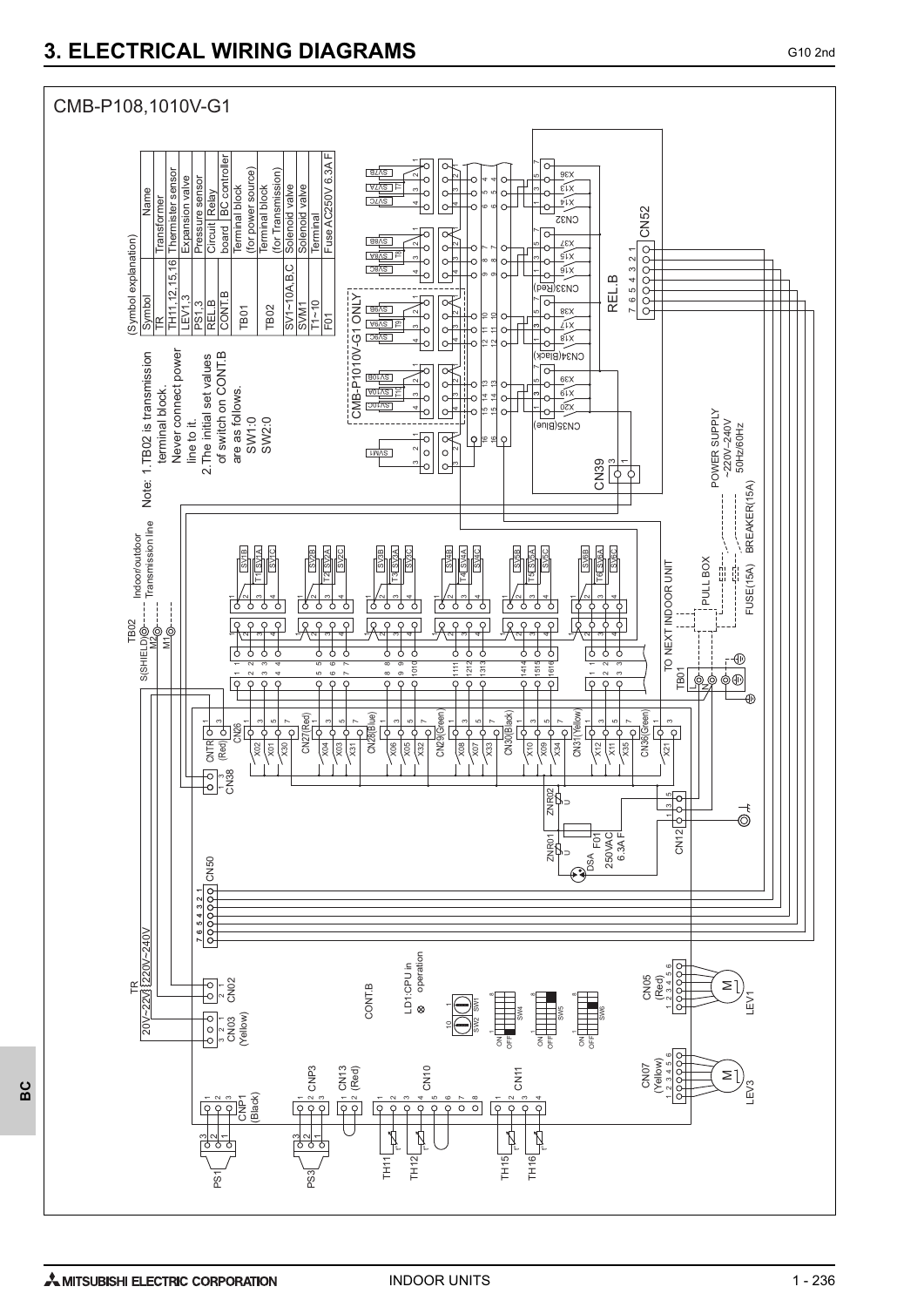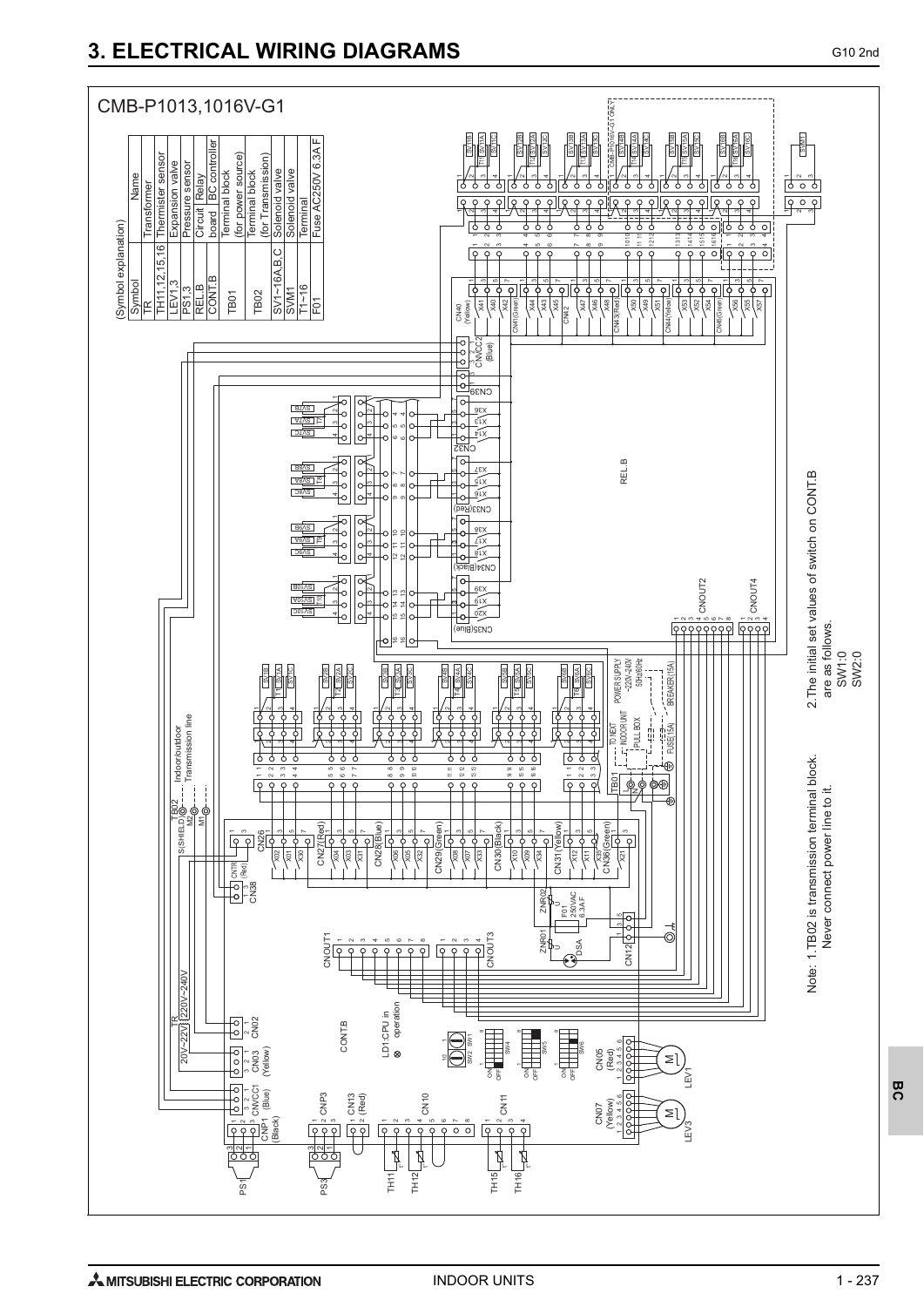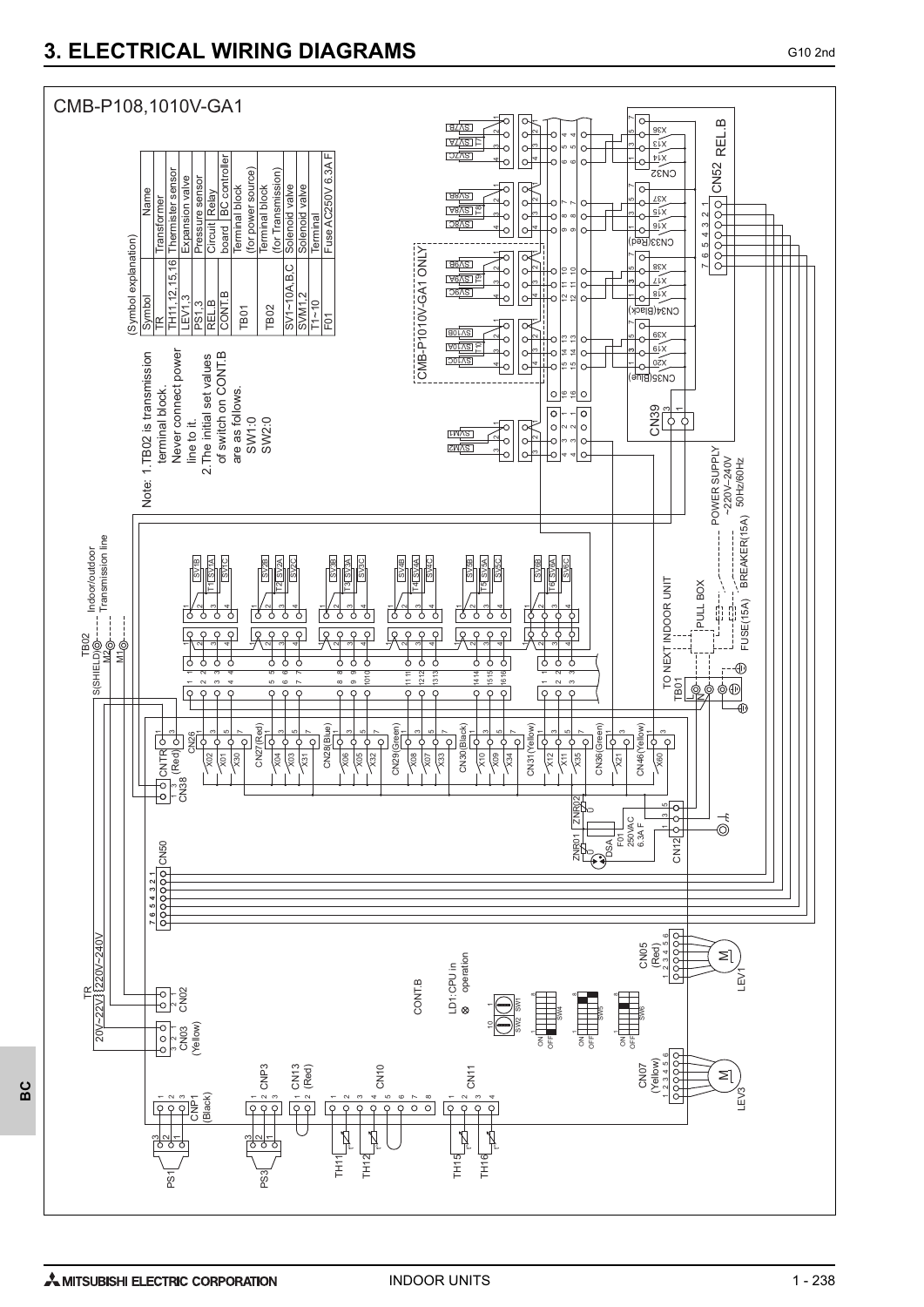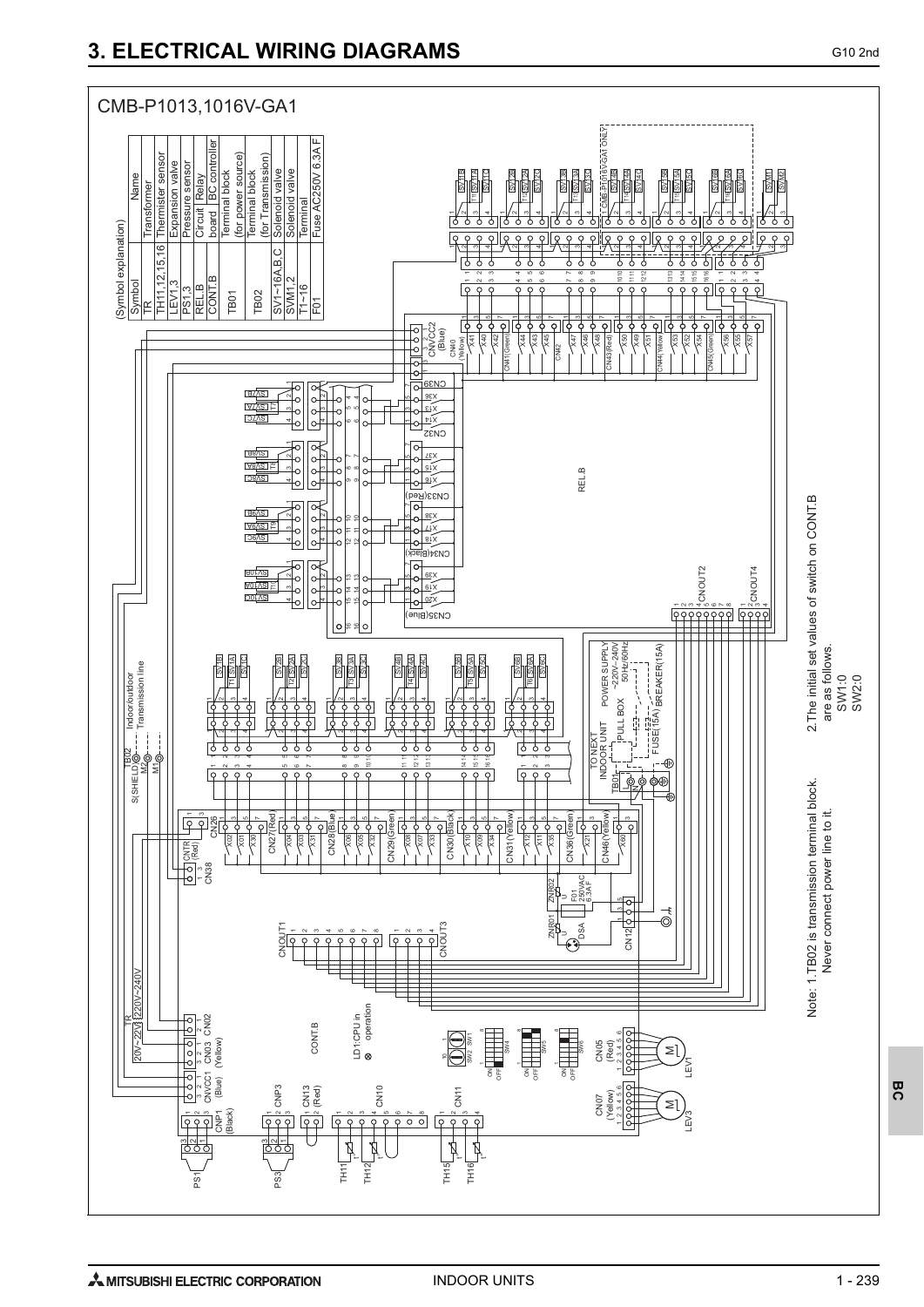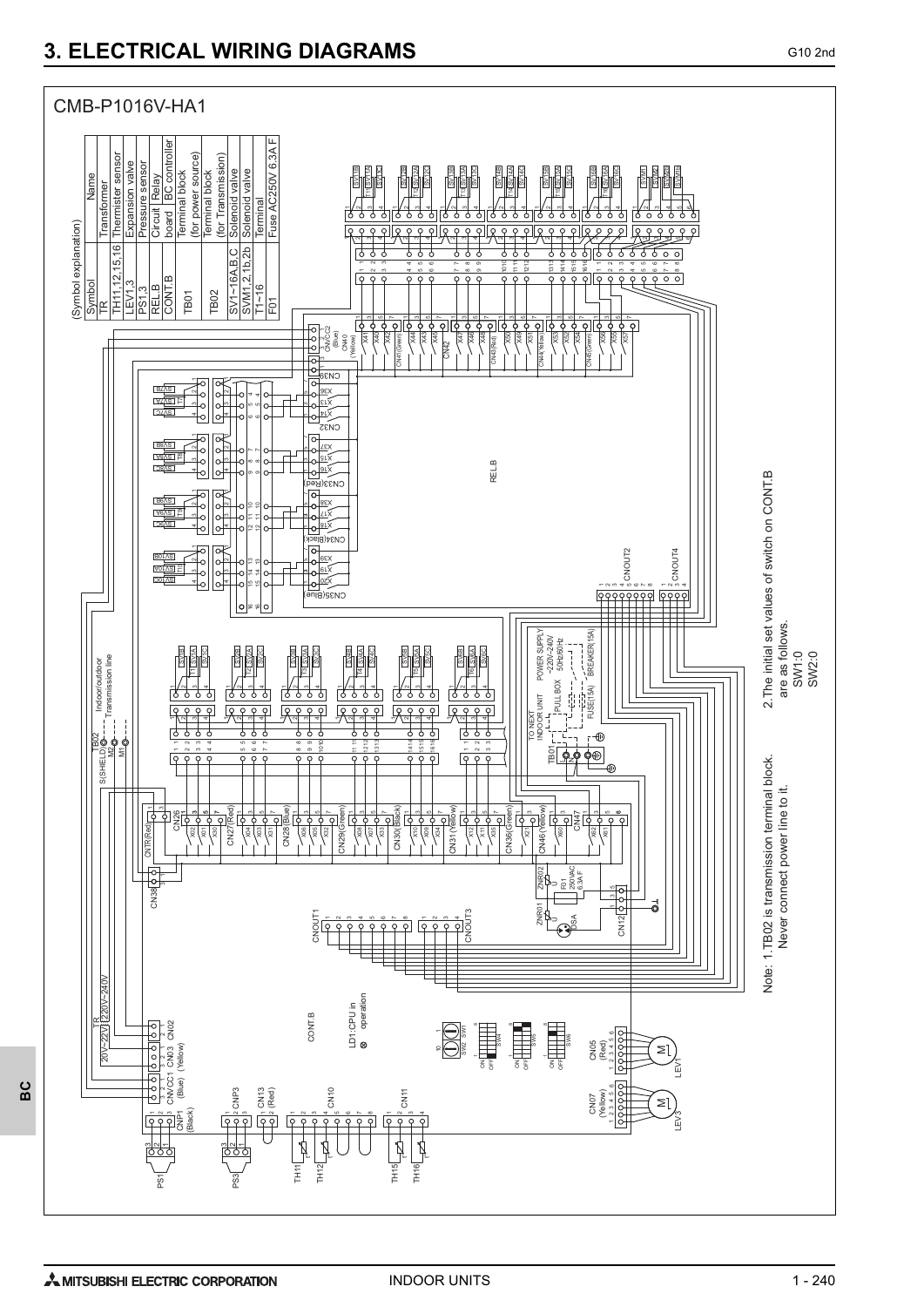



1 - 241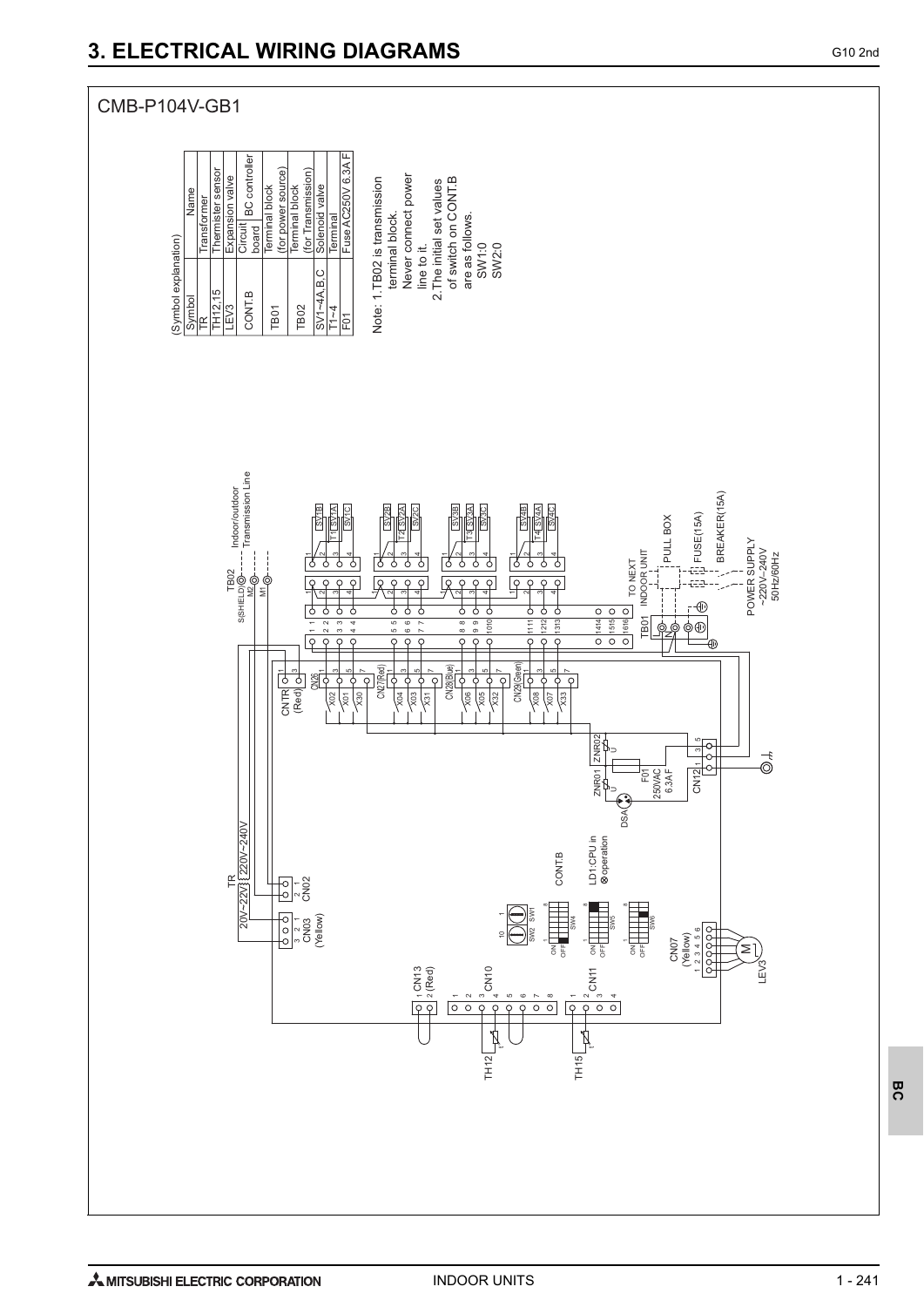

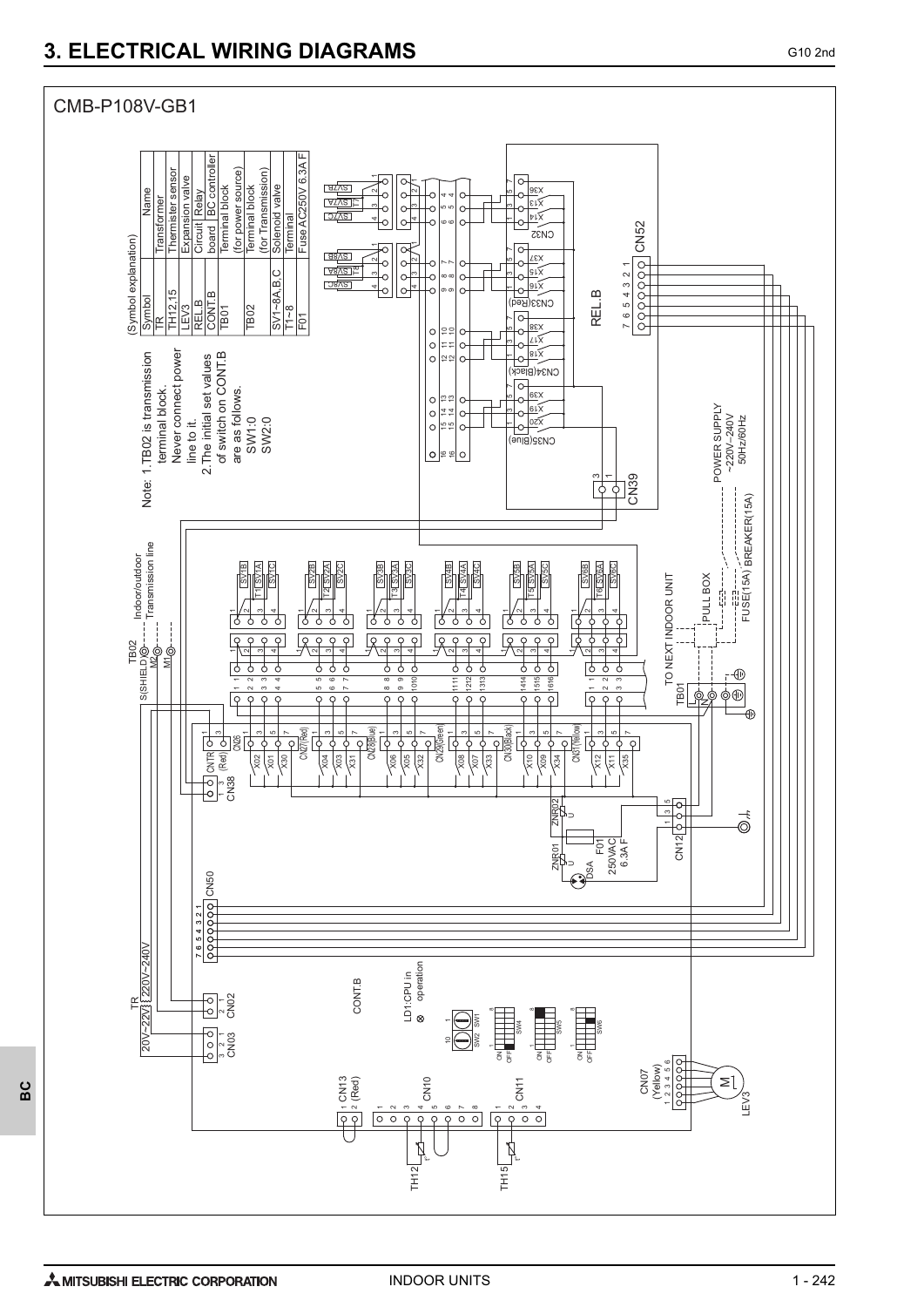